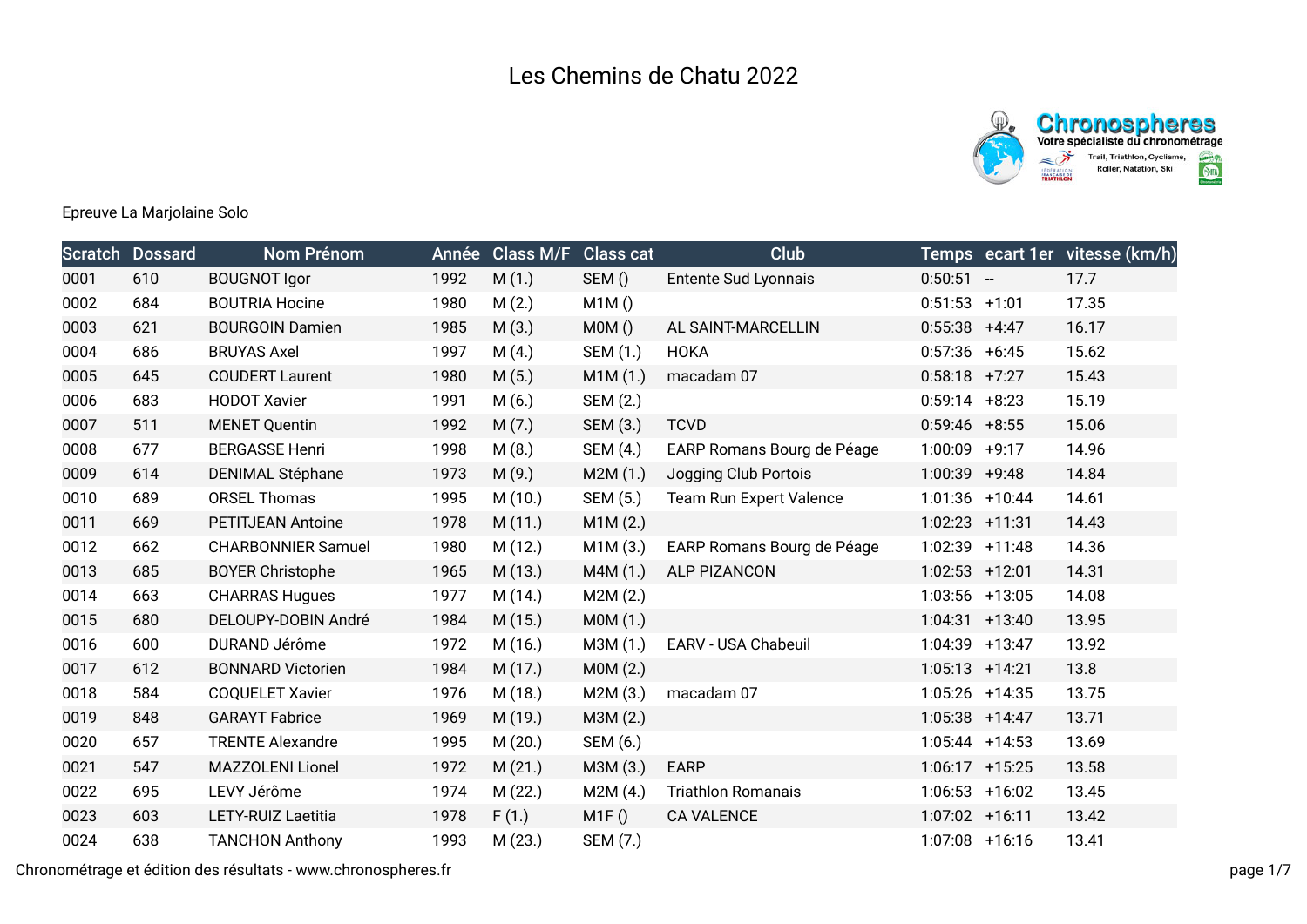|      | <b>Scratch Dossard</b> | Nom Prénom                |      | Année Class M/F Class cat |           | Club                               |                   | Temps ecart 1er vitesse (km/h) |
|------|------------------------|---------------------------|------|---------------------------|-----------|------------------------------------|-------------------|--------------------------------|
| 0025 | 595                    | <b>BOICIUC</b> loan       | 1986 | M(24.)                    | M0M (3.)  |                                    | $1:08:00$ +17:08  | 13.24                          |
| 0026 | 629                    | <b>ESSAMLALI Redouane</b> | 1968 | M(25.)                    | M3M (4.)  |                                    | 1:08:19 +17:27    | 13.17                          |
| 0027 | 670                    | <b>BOUSSEAU Roch</b>      | 2003 | M(26.)                    | JUM(1.)   |                                    | 1:08:40 +17:49    | 13.11                          |
| 0028 | 628                    | <b>GUERU Didier</b>       | 1976 | M(27.)                    | M2M(5.)   |                                    | 1:08:40 +17:49    | 13.1                           |
| 0029 | 693                    | <b>DUFAUD Lionel</b>      | 1971 | M (28.)                   | M3M (5.)  | <b>EATT</b>                        | 1:08:48 +17:57    | 13.08                          |
| 0030 | 643                    | <b>NICOLAS Laurent</b>    | 1969 | M (29.)                   | M3M (6.)  | <b>Triathlon Romanais Peageois</b> | 1:08:56 +18:05    | 13.05                          |
| 0031 | 668                    | <b>CHAMBRIS Henri</b>     | 1972 | M (30.)                   | M3M (7.)  |                                    | 1:09:11 +18:20    | 13.01                          |
| 0032 | 605                    | <b>MANDIER Jacques</b>    | 1964 | M (31.)                   | M4M (2.)  | S/L CA VALENCE                     | 1:09:13 +18:21    | 13                             |
| 0033 | 527                    | <b>BOMPART Régis</b>      | 1978 | M (32.)                   | M1M(4.)   |                                    | 1:09:25 +18:33    | 12.96                          |
| 0034 | 560                    | ALOY Stéphane             | 1972 | M (33.)                   | M3M (8.)  | <b>EARP</b>                        | $1:10:51$ +20:00  | 12.7                           |
| 0035 | 682                    | <b>COLONGE Patrice</b>    | 1985 | M (34.)                   | MOM(4.)   |                                    | 1:10:58 +20:06    | 12.68                          |
| 0036 | 599                    | PASCUAL Didier            | 1982 | M(35.)                    | M1M(5.)   |                                    | $1:11:03$ +20:12  | 12.66                          |
| 0037 | 636                    | <b>MOULIN Julie</b>       | 1992 | F(2.)                     | SEF()     |                                    | $1:11:17 + 20:25$ | 12.63                          |
| 0038 | 539                    | <b>DUNAND Philippe</b>    | 1968 | M (36.)                   | M3M (9.)  |                                    | $1:11:18$ +20:26  | 12.62                          |
| 0039 | 671                    | <b>BERNARD David</b>      | 1974 | M (37.)                   | M2M(6.)   |                                    | $1:11:34$ +20:42  | 12.57                          |
| 0040 | 554                    | <b>TROULLIER Philippe</b> | 1967 | M (38.)                   | M4M (3.)  |                                    | $1:11:38$ +20:46  | 12.56                          |
| 0041 | 572                    | <b>BRIET Thomas</b>       | 1980 | M (39.)                   | M1M(6.)   | <b>EARP</b>                        | $1:12:17 + 21:26$ | 12.45                          |
| 0042 | 567                    | <b>VERCASSON Pierre</b>   | 1968 | M(40.)                    | M3M (10.) |                                    | 1:12:20 +21:29    | 12.44                          |
| 0043 | 687                    | <b>SERRES Mathieu</b>     | 1985 | M(41.)                    | M0M (5.)  |                                    | 1:12:38 +21:46    | 12.39                          |
| 0044 | 644                    | <b>CARETTE David</b>      | 1979 | M(42.)                    | M1M(7.)   |                                    | $1:12:50 + 21:58$ | 12.36                          |
| 0045 | 574                    | <b>BOREL Claude</b>       | 1959 | M(43.)                    | M5M (1.)  | Team Trail St marcellin            | 1:13:00 +22:08    | 12.33                          |
| 0046 | 631                    | L'HER Martin              | 1994 | M(44.)                    | SEM (8.)  |                                    | $1:13:08$ +22:16  | 12.31                          |
| 0047 | 613                    | <b>CHIROUGE Greg</b>      | 1985 | M(45.)                    | MOM(6.)   |                                    | 1:13:09 +22:18    | 12.3                           |
| 0048 | 675                    | <b>SALETA Stephane</b>    | 1976 | M (46.)                   | M2M (7.)  |                                    | $1:13:25$ +22:34  | 12.26                          |
| 0049 | 601                    | <b>DURAND Christelle</b>  | 1974 | F(3.)                     | M2F()     | EARV - USAChabeuil                 | 1:13:29 +22:38    | 12.25                          |
| 0050 | 538                    | JACOB Jean marc           | 1961 | M(47.)                    | M5M (2.)  |                                    | $1:13:42 +22:51$  | 12.21                          |
| 0051 | 625                    | <b>REYNAUD Nicolas</b>    | 1984 | M (48.)                   | M0M (7.)  |                                    | $1:13:47$ +22:55  | 12.2                           |
| 0052 | 627                    | <b>BOURDET Ludovic</b>    | 1974 | M (49.)                   | M2M(8.)   | EARP Romans Bourg de Péage         | $1:13:56$ +23:04  | 12.17                          |
| 0053 | 591                    | DOREL Johanna             | 1989 | F(4.)                     | SEF (1.)  |                                    | 1:13:59 +23:08    | 12.16                          |
| 0054 | 666                    | <b>BELLIER Nico</b>       | 1973 | M(50.)                    | M2M (9.)  |                                    | $1:14:04$ +23:13  | 12.15                          |
| 0055 | 606                    | PASTOR Sébastien          | 1985 | M(51.)                    | M0M (8.)  |                                    | $1:14:13 + 23:22$ | 12.13                          |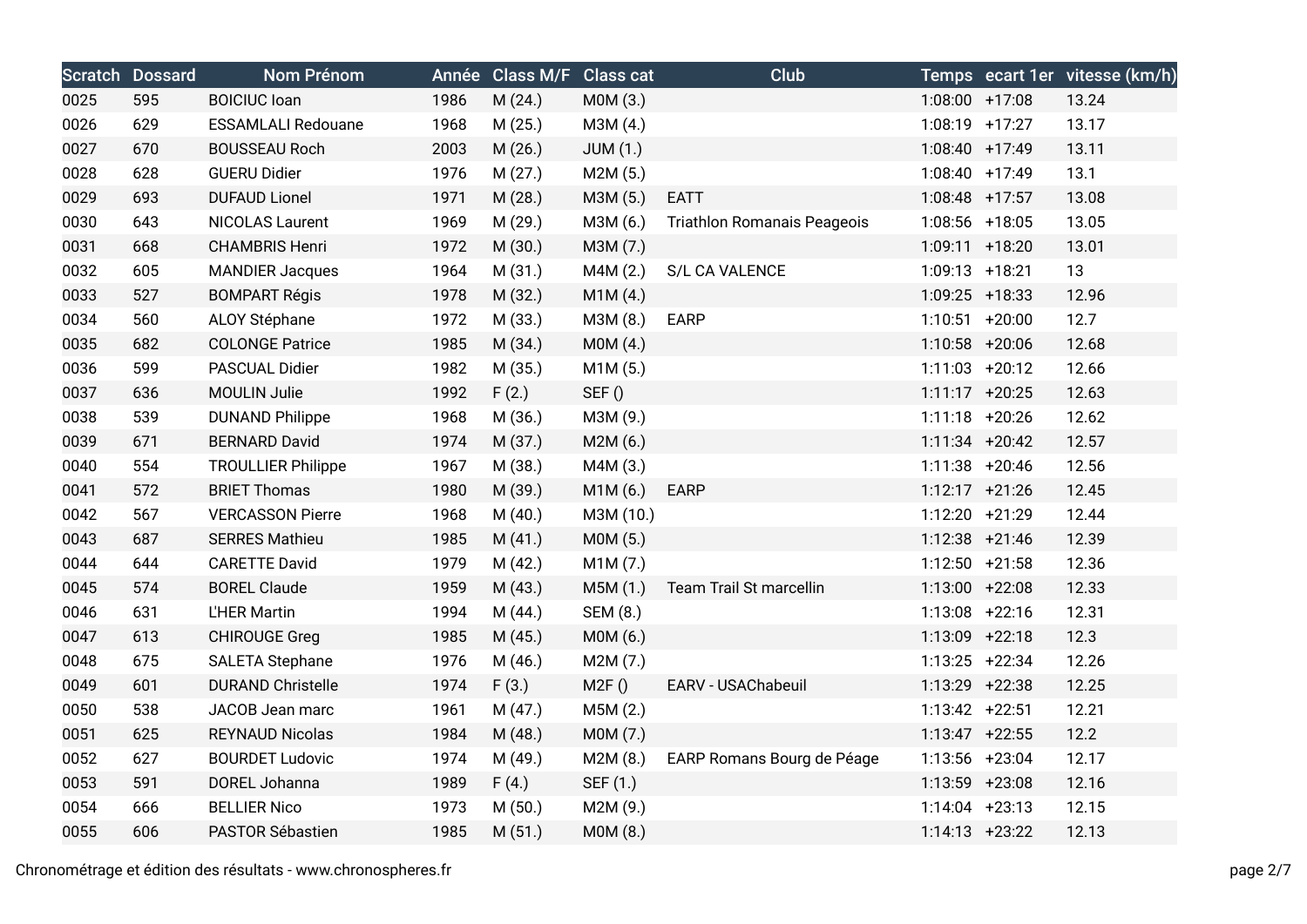|      | <b>Scratch Dossard</b> | Nom Prénom                 |      | Année Class M/F Class cat |           | Club                         |                   | Temps ecart 1er vitesse (km/h) |
|------|------------------------|----------------------------|------|---------------------------|-----------|------------------------------|-------------------|--------------------------------|
| 0056 | 667                    | <b>BENA Eric</b>           | 1972 | M (52.)                   | M3M (11.) |                              | $1:14:16$ +23:24  | 12.12                          |
| 0057 | 598                    | <b>VERNAY Sylvain</b>      | 1988 | M (53.)                   | SEM (9.)  |                              | $1:14:25$ +23:34  | 12.09                          |
| 0058 | 576                    | <b>FERACCI Jb</b>          | 1980 | M(54.)                    | M1M(8.)   | <b>EARP</b>                  | $1:15:11 + 24:20$ | 11.97                          |
| 0059 | 691                    | <b>SOLER Grégory</b>       | 1974 | M(55.)                    |           | M2M (10.) Platinium Center   | $1:15:16$ +24:25  | 11.96                          |
| 0060 | 640                    | MOYROUD Théo               | 2000 | M(56.)                    | ESM (1.)  |                              | 1:15:29 +24:38    | 11.92                          |
| 0061 | 846                    | <b>ANGEL Pedro</b>         | 1992 | M(57.)                    | SEM (10.) |                              | $1:15:44$ +24:53  | 11.88                          |
| 0062 | 508                    | <b>MAYNAUD Pierre</b>      | 1988 | M (58.)                   | SEM (11.) |                              | $1:15:47$ +24:56  | 11.87                          |
| 0063 | 549                    | <b>MAZALLON Anthony</b>    | 1986 | M (59.)                   | M0M (9.)  |                              | 1:15:59 +25:08    | 11.84                          |
| 0064 | 579                    | PABION Raphael             | 1991 | M(60.)                    | SEM (12.) | Team Run Expert Valence      | $1:16:13 + 25:22$ | 11.81                          |
| 0065 | 514                    | <b>CHANTELAUZE Willy</b>   | 1985 | M(61.)                    | M0M (10.) |                              | $1:16:30 + 25:39$ | 11.76                          |
| 0066 | 592                    | <b>YUNG Mikael</b>         | 1986 | M(62.)                    | M0M (11.) |                              | $1:16:32 +25:41$  | 11.76                          |
| 0067 | 620                    | <b>GRATALOUP Mickael</b>   | 1985 | M(63.)                    | M0M (12.) |                              | $1:16:34$ +25:42  | 11.75                          |
| 0068 | 698                    | <b>ENTWISTLE lan david</b> | 1962 | M(64.)                    | M5M (3.)  | Altrincham & District AC     | $1:16:37 + 25:46$ | 11.75                          |
| 0069 | 649                    | <b>MAYOT François</b>      | 1966 | M(65.)                    | M4M (4.)  |                              | 1:16:52 +26:00    | 11.71                          |
| 0070 | 654                    | <b>LEGER Stephane</b>      | 1966 | M(66.)                    | M4M (5.)  |                              | $1:16:52 + 26:01$ | 11.71                          |
| 0071 | 616                    | <b>EVIN Eric</b>           | 1964 | M(67.)                    | M4M (6.)  | Courir à Valence 26-07       | $1:17:15$ +26:24  | 11.65                          |
| 0072 | 563                    | <b>RENOUL Francois</b>     | 1979 | M(68.)                    | M1M (9.)  |                              | 1:17:46 +26:55    | 11.57                          |
| 0073 | 847                    | <b>ROUIT Philippe</b>      | 1968 | M(69.)                    | M3M (12.) |                              | 1:17:49 +26:58    | 11.56                          |
| 0074 | 571                    | <b>GUIGARD Nicolas</b>     | 1972 | M(70.)                    | M3M (13.) |                              | 1:17:58 +27:07    | 11.54                          |
| 0075 | 555                    | RAYBAUD Julien             | 1982 | M(71.)                    | M1M (10.) |                              | 1:18:00 +27:08    | 11.54                          |
| 0076 | 618                    | <b>RINGENBACH Eric</b>     | 1978 | M (72.)                   | M1M (11.) |                              | 1:18:01 +27:09    | 11.54                          |
| 0077 | 525                    | SOLL Jean-Yves             | 1987 | M (73.)                   | M0M (13.) |                              | $1:18:19$ +27:28  | 11.49                          |
| 0078 | 551                    | <b>BLANC Stephane</b>      | 1971 | M(74.)                    | M3M (14.) |                              | 1:19:00 +28:09    | 11.39                          |
| 0079 | 518                    | <b>CONJARD Alain</b>       | 1962 | M (75.)                   | M5M (4.)  | EARP                         | 1:19:02 +28:10    | 11.39                          |
| 0080 | 588                    | <b>LUJAN Fabien</b>        | 1978 | M (76.)                   | M1M (12.) |                              | $1:19:10 + 28:18$ | 11.37                          |
| 0081 | 568                    | <b>MORFIN Renaud</b>       | 1998 | M (77.)                   | SEM (13.) |                              | 1:19:26 +28:35    | 11.33                          |
| 0082 | 501                    | SANCHEZ Jean pierre        | 1973 | M (78.)                   | M2M (11.) |                              | 1:19:58 +29:07    | 11.25                          |
| 0083 | 617                    | <b>TAVERNA Laurent</b>     | 1964 | M (79.)                   | M4M (7.)  | <b>LPG</b>                   | $1:20:04$ +29:13  | 11.24                          |
| 0084 | 566                    | <b>GOHIER Florent</b>      | 1989 | M(80.)                    | SEM (14.) |                              | 1:20:05 +29:14    | 11.24                          |
| 0085 | 544                    | MOISSON Jean-François      | 1981 | M(81.)                    |           | M1M (13.) AL SAINT MARCELLIN | 1:20:07 +29:15    | 11.23                          |
| 0086 | 546                    | PUZIN Frédéric             | 1968 | M(82.)                    | M3M (15.) |                              | 1:20:10 +29:19    | 11.23                          |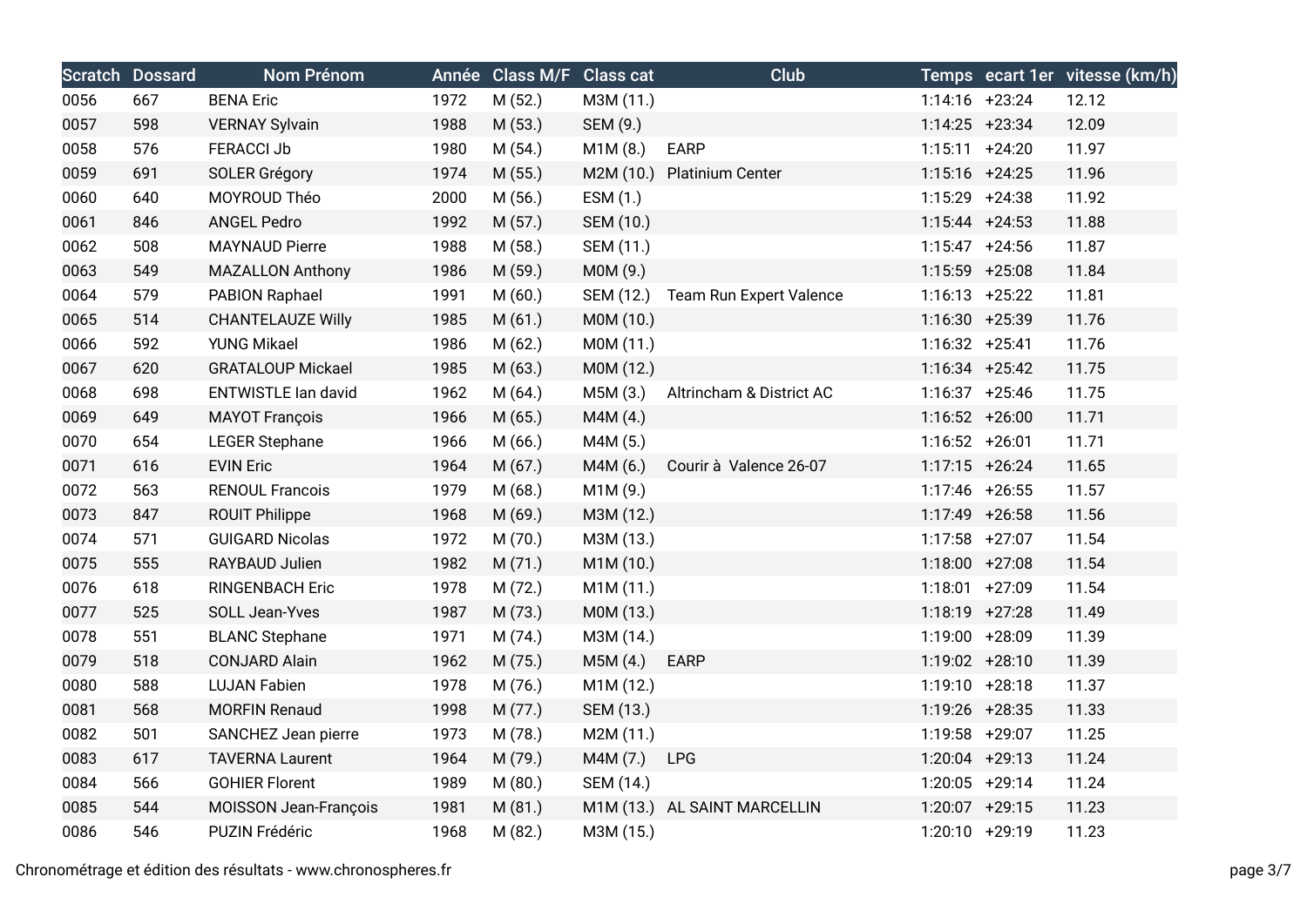|      | <b>Scratch Dossard</b> | Nom Prénom                  |      | Année Class M/F Class cat |                 | Club                           |                   | Temps ecart 1er vitesse (km/h) |
|------|------------------------|-----------------------------|------|---------------------------|-----------------|--------------------------------|-------------------|--------------------------------|
| 0087 | 559                    | GUÉNOLÉ Erwan               | 1999 | M (83.)                   | SEM (15.)       |                                | 1:20:10 +29:19    | 11.22                          |
| 0088 | 664                    | <b>BONNET Sébastien</b>     | 1976 | M (84.)                   | M2M (12.)       |                                | 1:20:16 +29:24    | 11.21                          |
| 0089 | 623                    | <b>CIBOT Pascal</b>         | 1961 | M (85.)                   | M5M (5.)        |                                | 1:20:23 +29:31    | 11.2                           |
| 0090 | 637                    | <b>MOULIN Marion</b>        | 1986 | F(5.)                     | MOM(1.)         |                                | $1:20:25$ +29:33  | 11.19                          |
| 0091 | 502                    | DE GUZMAN Claude            | 1962 | M (86.)                   | M5M (6.)        |                                | $1:20:37$ +29:46  | 11.16                          |
| 0092 | 504                    | <b>DELRUE Alexandre</b>     | 1982 | M (87.)                   | M1M (14.)       |                                | $1:20:40 + 29:48$ | 11.16                          |
| 0093 | 506                    | PALOMAS David               | 1970 | M (88.)                   | M3M (16.)       |                                | 1:20:49 +29:57    | 11.14                          |
| 0094 | 639                    | <b>BOURDIER Gérard</b>      | 1955 | M (89.)                   | M6M (1.)        | Jogging Club Portois           | 1:20:58 +30:07    | 11.11                          |
| 0095 | 699                    | ENTWISTLE Philippa jayne    | 1999 | F(6.)                     | SEF (2.)        | Altrincham & District AC       | 1:21:09 +30:18    | 11.09                          |
| 0096 | 582                    | <b>BULLIARD Bruno</b>       | 1962 | M (90.)                   | M5M (7.)        |                                | $1:21:53$ +31:02  | 10.99                          |
| 0097 | 589                    | <b>TALLAS Cindy</b>         | 1985 | F(7.)                     | MOM(2.)         | <b>YAYOS</b>                   | 1:22:02 +31:10    | 10.97                          |
| 0098 | 534                    | <b>LACHATER Fatira</b>      | 1972 | F(8.)                     | M3F (1.)        | <b>Team Trail St marcellin</b> | $1:22:16$ +31:25  | 10.94                          |
| 0099 | 633                    | MARZIOU Delphine            | 1976 | F(9.)                     | M2F(1.)         | teamtrail st marcellin         | $1:22:17$ +31:25  | 10.94                          |
| 0100 | 694                    | PASTRÉ Stéphane             | 1973 | M (91.)                   | M2M (13.)       |                                | 1:22:20 +31:29    | 10.93                          |
| 0101 | 585                    | <b>FAIVRE Lionel</b>        | 1968 | M (92.)                   | M3M (17.)       |                                | $1:22:34$ +31:43  | 10.9                           |
| 0102 | 624                    | <b>FORT Norbert</b>         | 1956 | M (93.)                   | M6M (2.)        |                                | 1:22:57 +32:06    | 10.85                          |
| 0103 | 641                    | <b>ORAND Lucas</b>          | 2004 | M (94.)                   | <b>JUM (2.)</b> |                                | 1:23:00 +32:08    | 10.84                          |
| 0104 | 562                    | <b>CHEBANCE Alexandre</b>   | 1975 | M (95.)                   | M2M (14.)       |                                | 1:23:00 +32:09    | 10.84                          |
| 0105 | 597                    | <b>DESCATOIRE Sébastien</b> | 1985 | M (96.)                   | M0M (14.)       |                                | 1:23:42 +32:50    | 10.75                          |
| 0106 | 619                    | <b>BELLAHCENE Mohammed</b>  | 1961 | M (97.)                   | M5M (8.)        |                                | $1:23:42$ +32:51  | 10.75                          |
| 0107 | 622                    | <b>MONTAUD Régis</b>        | 1973 | M (98.)                   | M2M (15.)       |                                | $1:23:43$ +32:52  | 10.75                          |
| 0108 | 590                    | PETILLON Jessy              | 1988 | M (99.)                   | SEM (16.)       |                                | $1:23:44$ +32:53  | 10.75                          |
| 0109 | 674                    | <b>GERVAIS Pauline</b>      | 1993 | F(10.)                    | SEF (3.)        |                                | 1:23:59 +33:07    | 10.72                          |
| 0110 | 611                    | <b>CASU Pauline</b>         | 1989 | F(11.)                    | SEF (4.)        | Athlé Santé Ardèche Hermitage  | $1:24:01$ +33:10  | 10.71                          |
| 0111 | 630                    | ROUQUIER Sarah              | 1997 | F(12.)                    | SEF (5.)        |                                | $1:24:04$ +33:13  | 10.7                           |
| 0112 | 543                    | <b>DEDOUCHE Marielle</b>    | 1991 | F(13.)                    | SEF (6.)        |                                | $1:24:13 +33:22$  | 10.68                          |
| 0113 | 573                    | <b>ROCHE Samuel</b>         | 1973 | M (100.)                  |                 | M2M (16.) CLUB 26 ALLAN        | 1:24:18 +33:26    | 10.68                          |
| 0114 | 548                    | <b>LAURENSON Virginie</b>   | 1985 | F(14.)                    | M0M (3.)        |                                | $1:24:24$ +33:33  | 10.66                          |
| 0115 | 535                    | MERLIN Gwénaël              | 1980 | M (101.)                  | M1M (15.) LPG   |                                | 1:24:28 +33:37    | 10.65                          |
| 0116 | 545                    | RÉ Teddy                    | 1991 | M (102.)                  | SEM (17.)       |                                | 1:24:29 +33:38    | 10.65                          |
| 0117 | 542                    | <b>DEDOUCHE Chantal</b>     | 1960 | F(15.)                    | M5F (1.)        |                                | $1:24:32 +33:40$  | 10.65                          |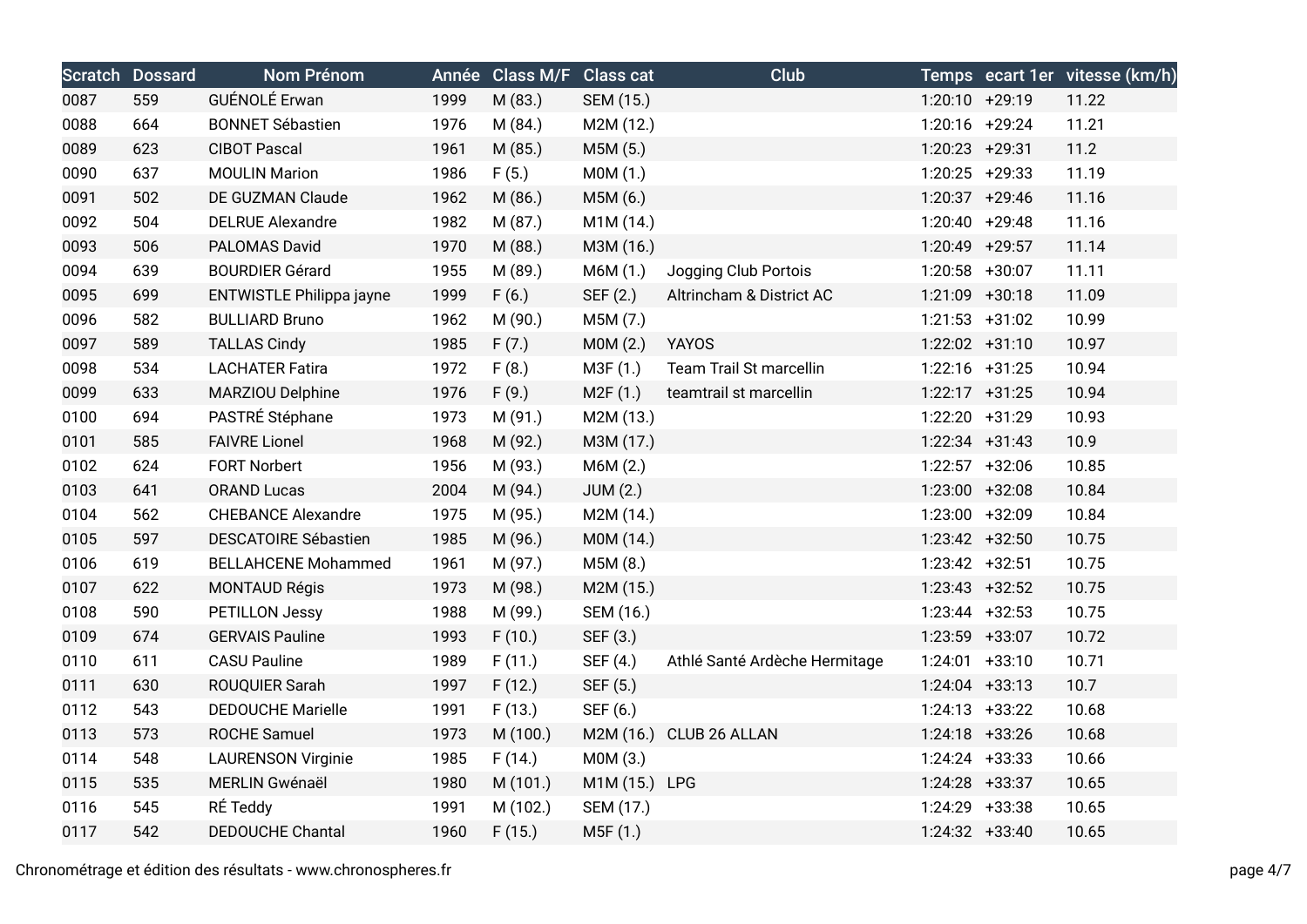|      | <b>Scratch Dossard</b> | Nom Prénom                    |      | Année Class M/F Class cat |               | <b>Club</b>                  |                   | Temps ecart 1er vitesse (km/h) |
|------|------------------------|-------------------------------|------|---------------------------|---------------|------------------------------|-------------------|--------------------------------|
| 0118 | 688                    | <b>IGHIR Fatma</b>            | 1966 | F(16.)                    | M4F (1.)      | MACADAM 07                   | $1:24:47$ +33:56  | 10.61                          |
| 0119 | 541                    | VOLSAN Jérémy                 | 1986 | M (103.)                  | M0M (15.)     |                              | $1:24:54$ +34:02  | 10.6                           |
| 0120 | 550                    | <b>PARET Pierre-Laurent</b>   | 1969 | M (104.)                  | M3M (18.)     |                              | $1:24:57$ +34:06  | 10.59                          |
| 0121 | 552                    | <b>BAIL Floran</b>            | 1994 | M (105.)                  | SEM (18.)     |                              | $1:25:16$ +34:25  | 10.55                          |
| 0122 | 692                    | <b>BUFFAT Aline</b>           | 1991 | F(17.)                    | SEF (7.)      |                              | $1:25:46$ +34:55  | 10.49                          |
| 0123 | 648                    | <b>FOUR Christian</b>         | 1971 | M (106.)                  |               | M3M (19.) FIDSUD CDBA        | 1:25:46 +34:55    | 10.49                          |
| 0124 | 510                    | <b>BELIN Christophe</b>       | 1968 | M (107.)                  | M3M (20.)     |                              | $1:25:47$ +34:56  | 10.49                          |
| 0125 | 569                    | <b>PERON Vincent</b>          | 1980 | M (108.)                  | M1M (16.)     |                              | 1:25:52 +35:01    | 10.48                          |
| 0126 | 528                    | <b>GASQUET Christophe</b>     | 1966 | M (109.)                  | M4M (8.)      | cyclo-bourcain               | 1:25:57 +35:06    | 10.47                          |
| 0127 | 642                    | <b>GUILHERMET Manuel</b>      | 1971 | M (110.)                  | M3M (21.)     |                              | $1:26:25$ +35:34  | 10.41                          |
| 0128 | 609                    | <b>PERRENOUD Nicolas</b>      | 1972 | M (111.)                  | M3M (22.)     |                              | 1:26:31 +35:39    | 10.4                           |
| 0129 | 536                    | <b>FROMENT Patrice</b>        | 1974 | M (112.)                  | M2M (17.)     |                              | $1:26:37$ +35:45  | 10.39                          |
| 0130 | 516                    | <b>TRICHET Clara</b>          | 2002 | F(18.)                    | ESF $(1.)$    | EARV chabeuil                | $1:26:37$ +35:46  | 10.39                          |
| 0131 | 602                    | <b>BRES Mickael</b>           | 1977 | M (113.)                  | M2M (18.) LPG |                              | 1:26:42 +35:50    | 10.38                          |
| 0132 | 507                    | <b>JACOB Pierre</b>           | 1956 | M (114.)                  | M6M (3.)      |                              | $1:26:42$ +35:51  | 10.38                          |
| 0133 | 520                    | <b>GINZBURG Frédéric</b>      | 1971 | M (115.)                  | M3M (23.)     |                              | $1:27:44$ +36:52  | 10.26                          |
| 0134 | 676                    | <b>CREEMERS Mathias</b>       | 1990 | M (116.)                  | SEM (19.)     |                              | $1:27:45$ +36:54  | 10.25                          |
| 0135 | 519                    | <b>CELINE Dinvaux</b>         | 1979 | F(19.)                    | M1F(1.)       | EARP                         | $1:27:57$ +37:06  | 10.23                          |
| 0136 | 505                    | <b>MOREL Severine</b>         | 1975 | F(20.)                    | M2F(2.)       |                              | $1:28:02$ +37:11  | 10.22                          |
| 0137 | 577                    | <b>DREZET Victor</b>          | 1989 | M (117.)                  | SEM (20.)     |                              | $1:28:04$ +37:12  | 10.22                          |
| 0138 | 594                    | <b>GAUTHIER Marie-Chantal</b> | 1964 | F(21.)                    | M4F (2.)      | S/L USA CHABEUIL             | $1:28:16$ +37:25  | 10.2                           |
| 0139 | 681                    | <b>KHADDAR Ahmed</b>          | 1964 | M (118.)                  | M4M (9.)      | macadam 07                   | 1:28:32 +37:41    | 10.16                          |
| 0140 | 673                    | <b>COURTIAL Aubin</b>         | 2001 | M (119.)                  | ESM(2.)       |                              | $1:28:38$ +37:46  | 10.15                          |
| 0141 | 503                    | <b>BARNERON Emilie</b>        | 1983 | F(22.)                    | MOM(4.)       |                              | 1:28:39 +37:47    | 10.15                          |
| 0142 | 604                    | <b>ERROT Florian</b>          | 1992 | M (120.)                  | SEM (21.)     |                              | $1:28:53$ +38:02  | 10.12                          |
| 0143 | 697                    | <b>GUICHARD Audrey</b>        | 1985 | F(23.)                    | M0M (5.)      | <b>YAYOS</b>                 | 1:29:02 +38:10    | 10.11                          |
| 0144 | 509                    | <b>FOURNIER Sébastien</b>     | 1975 | M (121.)                  | M2M (19.)     |                              | 1:29:03 +38:11    | 10.11                          |
| 0145 | 626                    | <b>ARCIS Emmanuel</b>         | 1970 | M (122.)                  | M3M (24.) LPG |                              | 1:29:06 +38:15    | 10.1                           |
| 0146 | 533                    | <b>URBAIN Denis</b>           | 1958 | M (123.)                  | M5M (9.)      |                              | 1:29:22 +38:31    | 10.07                          |
| 0147 | 529                    | <b>BIT Lionel</b>             | 1970 | M (124.)                  |               | M3M (25.) Triathlon Romanais | $1:30:06$ +39:15  | 9.99                           |
| 0148 | 530                    | <b>JUNILLON Yvan</b>          | 1967 | M (125.)                  | M4M (10.)     |                              | $1:30:11 + 39:20$ | 9.98                           |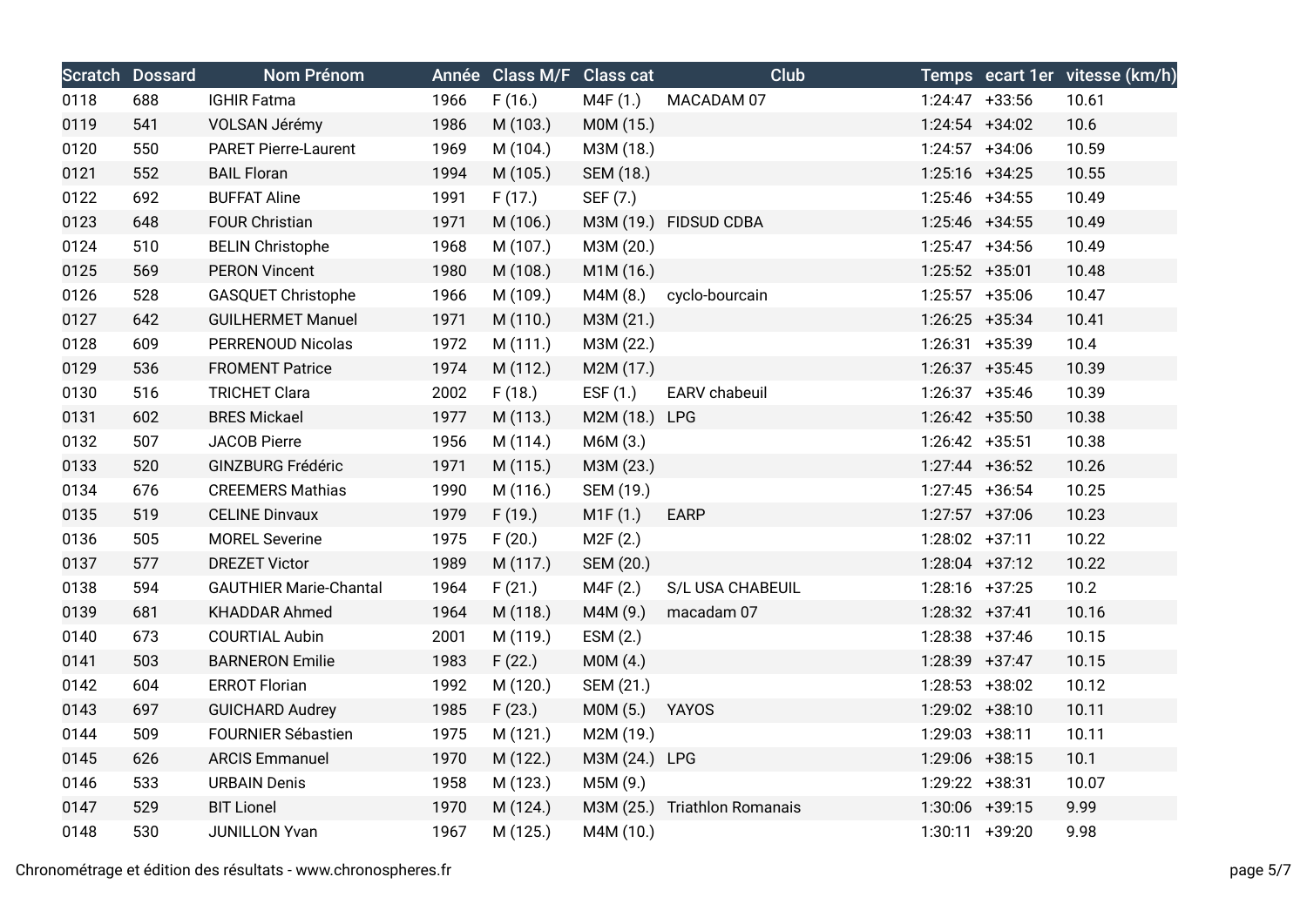|      | <b>Scratch Dossard</b> | Nom Prénom                   |      | Année Class M/F Class cat |                       | Club                                       |                   | Temps ecart 1er vitesse (km/h) |
|------|------------------------|------------------------------|------|---------------------------|-----------------------|--------------------------------------------|-------------------|--------------------------------|
| 0149 | 646                    | <b>LATOUR Nathalie</b>       | 1970 | F(24.)                    | M3F (2.)              |                                            | 1:30:47 +39:55    | 9.91                           |
| 0150 | 647                    | POINSON Jean                 | 1970 | M (126.)                  | M3M (26.)             |                                            | 1:30:47 +39:56    | 9.91                           |
| 0151 | 523                    | <b>MURCIA Laurent</b>        | 1968 | M (127.)                  |                       | M3M (27.) Team Trail St marcellin          | 1:30:49 +39:58    | 9.91                           |
| 0152 | 553                    | GUÉNOLÉ Laurent              | 1970 | M (128.)                  | M3M (28.)             |                                            | $1:31:45$ +40:54  | 9.81                           |
| 0153 | 564                    | <b>JOCTEUR Sonia</b>         | 1978 | F(25.)                    | M1F(2.)               | <b>EARP</b>                                | $1:32:11 + 41:19$ | 9.76                           |
| 0154 | 583                    | <b>BATTELIER Jocelyn</b>     | 1990 | M (129.)                  | SEM (22.)             |                                            | 1:32:29 +41:38    | 9.73                           |
| 0155 | 696                    | <b>DURY Didier</b>           | 1952 | M (130.)                  | M7M (1.)              |                                            | 1:32:39 +41:48    | 9.71                           |
| 0156 | 558                    | <b>BANC Vanessa</b>          | 1983 | F(26.)                    | MOM(6.)               |                                            | 1:32:50 +41:59    | 9.69                           |
| 0157 | 565                    | <b>BOUCHARD Guillaume</b>    | 1989 | M (131.)                  | SEM (23.)             |                                            | 1:32:52 +42:00    | 9.69                           |
| 0158 | 537                    | ROUSSET Sandra               | 1982 | F(27.)                    | M1F(3.)               |                                            | $1:33:03$ +42:11  | 9.67                           |
| 0159 | 634                    | <b>GEORGES Emmanuel</b>      | 1970 | M (132.)                  | M3M (29.)             |                                            | 1:33:46 +42:54    | 9.6                            |
| 0160 | 635                    | <b>GEORGES Paul</b>          | 2003 | M (133.)                  | JUM(3.)               |                                            | 1:33:46 +42:55    | 9.6                            |
| 0161 | 586                    | <b>CHAMPION Nicolas</b>      | 1980 | M (134.)                  | M1M (17.)             |                                            | 1:33:58 +43:07    | 9.58                           |
| 0162 | 512                    | LE ROUZIC Carine             | 1975 | F(28.)                    | M2F(3.)               |                                            | $1:34:14$ +43:23  | 9.55                           |
| 0163 | 524                    | <b>GUTKNECHT Yannick</b>     | 1984 | M (135.)                  | M0M (16.)             |                                            | $1:34:37$ +43:46  | 9.51                           |
| 0164 | 658                    | <b>CLAUDET Audrey</b>        | 1977 | F(29.)                    | M2F(4.)               |                                            | $1:34:45$ +43:54  | 9.5                            |
| 0165 | 655                    | <b>ENFER Simone</b>          | 1953 | F(30.)                    | M6F(1.)               | SEINFORMERCANCER TRAIL ROSE 1:35:31 +44:40 |                   | 9.42                           |
| 0166 | 500                    | <b>CORDIER Jean-Philippe</b> | 1970 | M (136.)                  | M3M (30.)             |                                            | $1:35:41 +44:50$  | 9.4                            |
| 0167 | 578                    | <b>MICHALET Nicolas</b>      | 1981 | M (137.)                  | M1M (18.)             |                                            | $1:36:11 + 45:20$ | 9.36                           |
| 0168 | 517                    | <b>PUGNET Pascal</b>         | 1973 | M (138.)                  | M2M (20.)             |                                            | $1:36:25$ +45:34  | 9.33                           |
| 0169 | 580                    | <b>SARDA Pascal</b>          | 1962 | M (139.)                  | M5M (10.)             |                                            | 1:38:49 +47:58    | 9.11                           |
| 0170 | 531                    | <b>JUVENON Jeanne</b>        | 1969 | F(31.)                    | M3F (3.)              | <b>EARP</b>                                | $1:40:10 + 49:18$ | 8.98                           |
| 0171 | 557                    | <b>DUNIERE Gaetan</b>        | 1983 | M (140.)                  | M0M (17.)             |                                            | 1:40:25 +49:34    | 8.96                           |
| 0172 | 596                    | <b>GILIBERT Françoise</b>    | 1969 | F(32.)                    | M3F (4.)              | Team Trail St marcellin                    | 1:40:32 +49:41    | 8.95                           |
| 0173 | 526                    | <b>PEYRARD Noelle</b>        | 1990 | F(33.)                    | SEF (8.)              |                                            | $1:41:07$ +50:16  | 8.9                            |
| 0174 | 665                    | <b>FOURNIER Sandy</b>        | 1987 | F(34.)                    | M0M (7.)              | SEINFORMERCANCER TRAIL ROSE 1:41:07 +50:16 |                   | 8.9                            |
| 0175 | 581                    | <b>GUITHON Claudine</b>      | 1973 | F(35.)                    | M <sub>2</sub> F (5.) |                                            | 1:43:01 +52:09    | 8.74                           |
| 0176 | 607                    | <b>BERNARDY François</b>     | 1978 | M (141.)                  | M1M (19.)             |                                            | $1:43:16$ +52:24  | 8.72                           |
| 0177 | 632                    | <b>MEUNIER Monique</b>       | 1952 | F(36.)                    | M7F (1.)              |                                            | $1:43:44$ +52:53  | 8.68                           |
| 0178 | 672                    | PAINGRIS Jean-Luc            | 1958 | M (142.)                  |                       | M5M (11.) QUIMPER ATHLETISME               | $1:44:07$ +53:15  | 8.64                           |
| 0179 | 651                    | <b>ROBERT Damien</b>         | 1975 | M (143.)                  | M2M (21.)             |                                            | $1:44:40 +53:48$  | 8.6                            |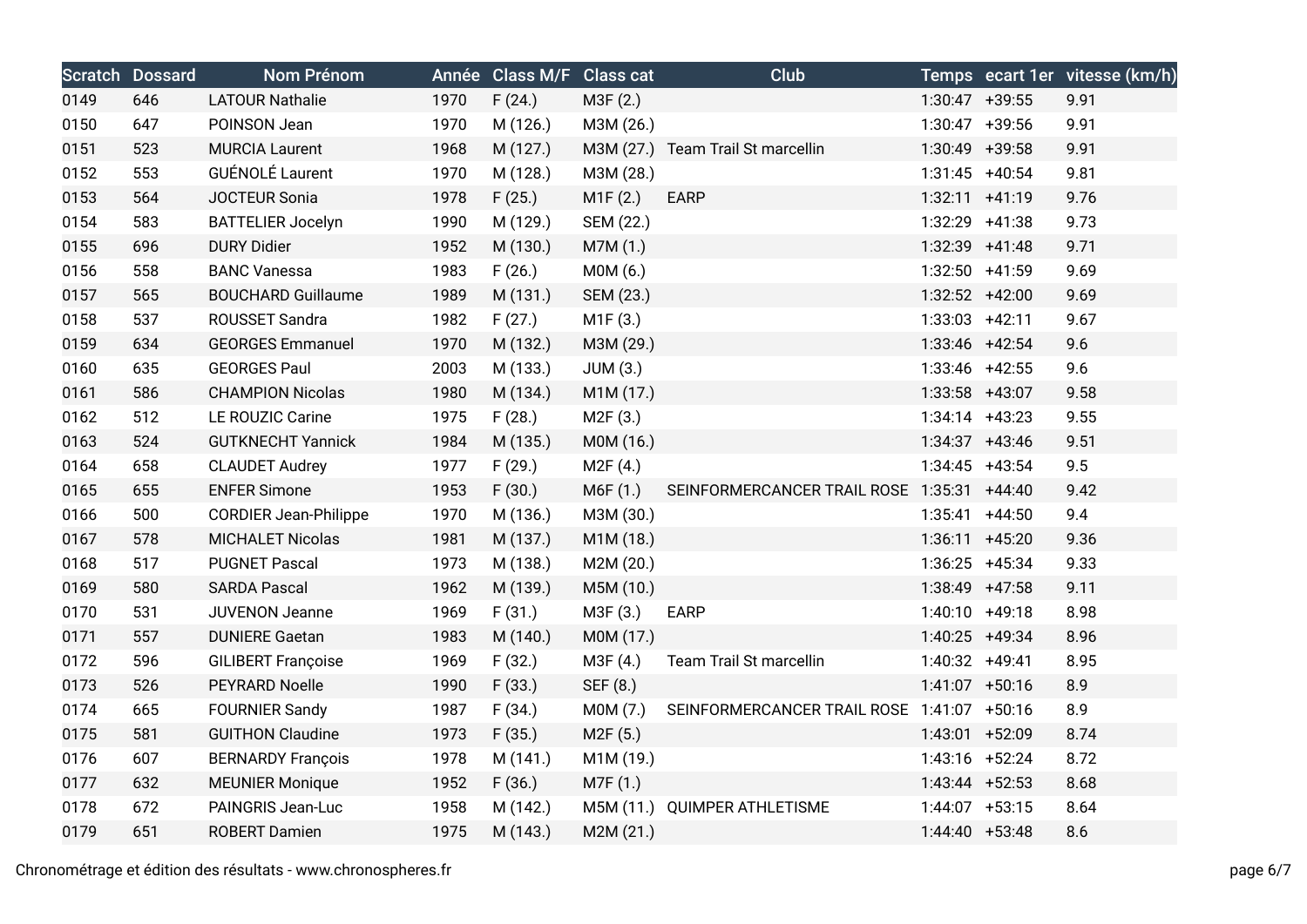|      | Scratch Dossard | Nom Prénom               |      | Année Class M/F Class cat |           | Club |                  |        | Temps ecart 1er vitesse (km/h) |
|------|-----------------|--------------------------|------|---------------------------|-----------|------|------------------|--------|--------------------------------|
| 0180 | 653             | <b>CAILLET Alexandre</b> | 1975 | M (144.)                  | M2M (22.) |      | 1:44:40 +53:49   |        | 8.6                            |
| 0181 | 652             | <b>PONTON Michael</b>    | 1975 | M (145.)                  | M2M (23.) |      | $1:45:31 +54:40$ |        | 8.53                           |
| 0182 | 650             | <b>BALAYN Stephane</b>   | 1974 | M (146.)                  | M2M (24.) |      | $1:45:31 +54:40$ |        | 8.53                           |
| 0183 | 570             | <b>SALOU Orlane</b>      | 1980 | F(37.)                    | M1F(4.)   |      | $1:47:35$ +56:43 |        | 8.37                           |
| 0184 | 679             | <b>MACHON Leslie</b>     | 1981 | F(38.)                    | M1F (5.)  |      | $1:47:35$ +56:44 |        | 8.37                           |
| 0185 | 678             | <b>AUBERT Caroline</b>   | 1982 | F(39.)                    | M1F(6.)   |      | $1:47:35$ +56:44 |        | 8.37                           |
| 0186 | 521             | MIMOUN-BROUSSARD Noëlle  | 1985 | F(40.)                    | MOM(8.)   |      | $1:47:46$ +56:55 |        | 8.35                           |
| 0187 | 522             | MIMOUN BROUSSARD Nicolas | 1980 | M (147.)                  | M1M (20.) |      | $1:47:46$ +56:55 |        | 8.35                           |
| 0188 | 656             | <b>CAILLAT Sandrine</b>  | 1972 | F(41.)                    | M3F (5.)  |      | $1:50:27$ +59:36 |        | 8.15                           |
| 0189 | 659             | <b>SOLATGES Claire</b>   | 1973 | F(42.)                    | M2F(6.)   |      | 1:50:27          | +59:36 | 8.15                           |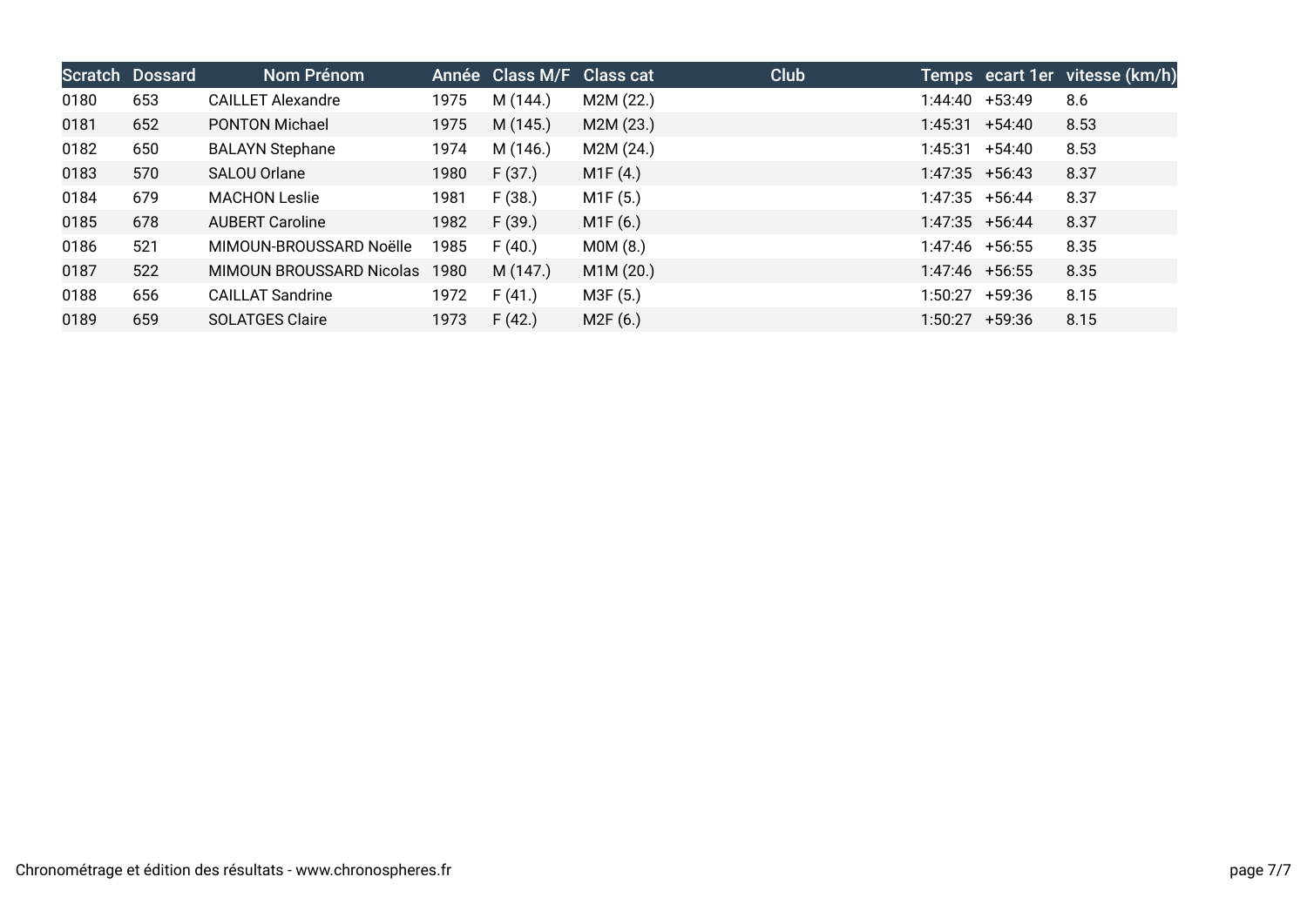



## Epreuve La Marjolaine Duo

|      | Scratch Dossard | <b>Equipiers</b>                           | Cat.         |                   |          | Temps ecart 1er vitesse (km/h) |
|------|-----------------|--------------------------------------------|--------------|-------------------|----------|--------------------------------|
| 0001 | 820             | <b>SELLIER David - FLAGES Tristan</b>      | Homme (1)    | $1:01:57 -$       |          | 14.5                           |
| 0002 | 842             | <b>JUGE Romain - MILONE Brian</b>          | Homme (2)    | $1:01:59$ +0:01   |          | 14.5                           |
| 0003 | 807             | <b>CROZET Baptiste - HABA Rémi</b>         | Homme (3)    | $1:03:02$ +1:05   |          | 14.2                           |
| 0004 | 841             | RIOU Laura - DUMAS Morgan                  | Mixte (1)    | $1:04:00$ +2:02   |          | 14.0                           |
| 0005 | 830             | DEVIS Baptiste - TREILLE Frédéric          | Homme (4)    | $1:08:00 + 6:03$  |          | 13.2                           |
| 0006 | 837             | SIMONIN Sophie - SIMONIN Jean-Luc          | Mixte (2)    | $1:13:48$ +11:50  |          | 12.1                           |
| 0007 | 835             | ROCHE Benjamin - GABARRET MANON            | Mixte $(3)$  | $1:14:24$ +12:27  |          | 12.0                           |
| 0008 | 818             | <b>SAUNEUF Karine - SAUNEUF David</b>      | Mixte $(4)$  | $1:14:47$ +12:49  |          | 12.0                           |
| 0009 | 836             | DUC Benjamin - DUC Bernard                 | Homme (5)    | $1:15:46$ +13:48  |          | 11.8                           |
| 0010 | 824             | <b>CHATELIER Denis - BEAUGIRAUD Samuel</b> | Homme (6)    | $1:16:28$ +14:30  |          | 11.7                           |
| 0011 | 813             | FAVE Sebastien - FAVE Alexandre            | Homme (7)    | $1:16:46$ +14:48  |          | 11.7                           |
| 0012 | 804             | <b>GUIRAO François - HORTAN Christelle</b> | Mixte $(5)$  | $1:17:37$ +15:40  |          | 11.5                           |
| 0013 | 802             | MONNET Marlène - BOUZINEB Mohamed          | Mixte (6)    | $1:18:28$ +16:30  |          | 11.4                           |
| 0014 | 832             | ROUSSET Julien - FERRANT Aurore            | Mixte (7)    | 1:19:49           | $+17:51$ | 11.2                           |
| 0015 | 808             | ALEXANDRE Cédric - BLACHE Céline           | Mixte (8)    | $1:21:25$ +19:27  |          | 11.0                           |
| 0016 | 845             | <b>DUCLAUT Gregory - PIOVANO Mickael</b>   | Homme (8)    | 1:23:21           | $+21:23$ | 10.7                           |
| 0017 | 803             | FERRIER Nastasia - DUC-MAUGE Franck        | Mixte (9)    | $1:24:16$ +22:18  |          | 10.6                           |
| 0018 | 844             | AFFRIAT Laura - MARJOLLET Jérémy           | Mixte $(10)$ | $1:25:10 + 23:13$ |          | 10.5                           |
| 0019 | 816             | <b>MANDON Coralie - FUMA AYNERIC</b>       | Mixte $(11)$ | 1:26:26 +24:29    |          | 10.4                           |
| 0020 | 839             | <b>DUCROS Francis - BAILLOC Eric</b>       | Homme (9)    | $1:27:03$ +25:05  |          | 10.3                           |
| 0021 | 826             | VIALLET Julie - MOREAU Yann                | Mixte $(12)$ | $1:27:12 + 25:14$ |          | 10.3                           |
| 0022 | 828             | BESSE Audrey - MARTIN VIVIANE              | Femme (1)    | 1:29:01           | $+27:03$ | 10.1                           |
| 0023 | 825             | <b>TALLAS Sebastien - BRUYERE fabien</b>   | Homme (10)   | 1:30:05           | $+28:08$ | 9.9                            |
| 0024 | 831             | PAYEN Karine - PAYEN Stéphane              | Mixte $(13)$ | $1:30:13 + 28:16$ |          | 9.9                            |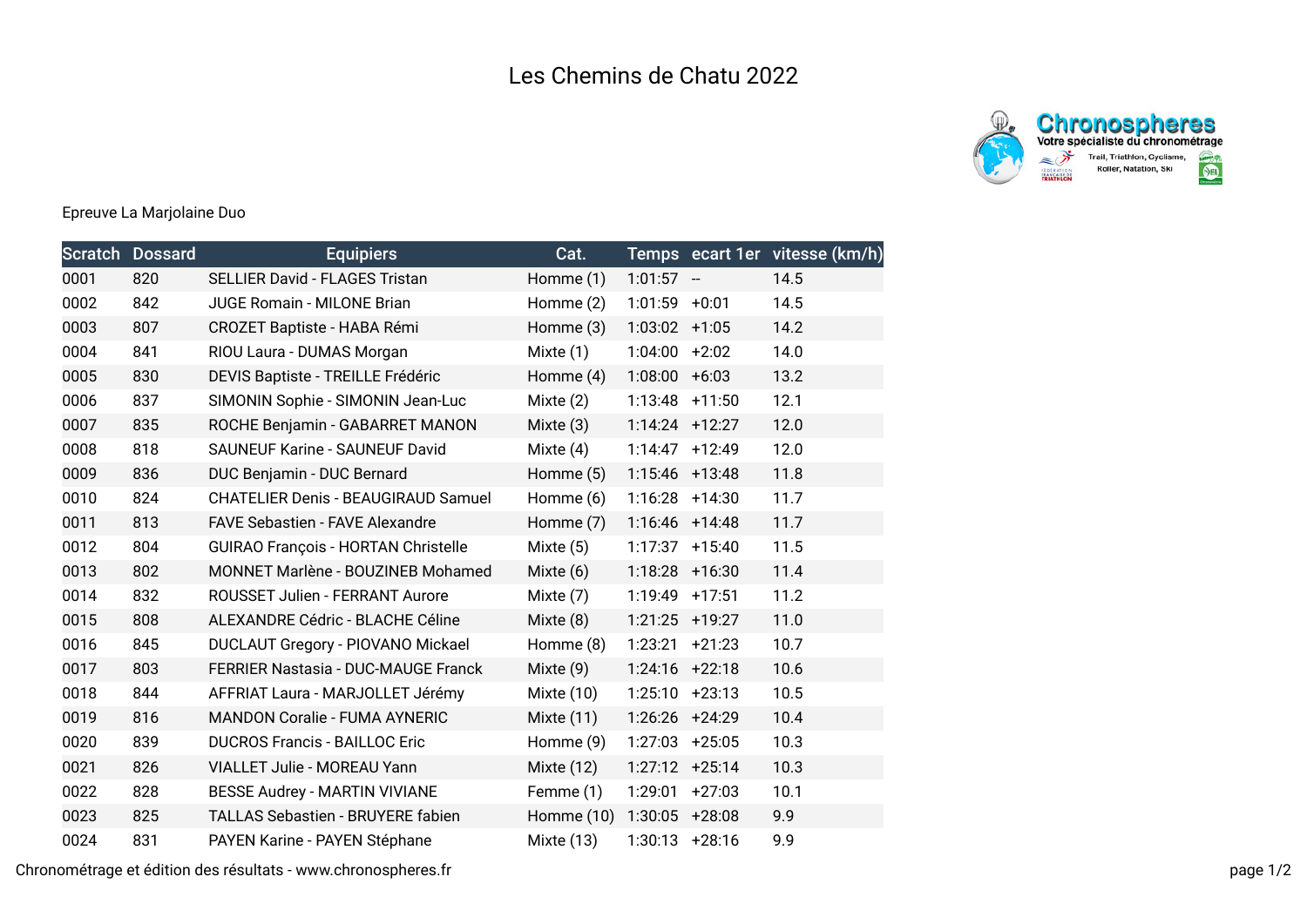| <b>Scratch</b> | <b>Dossard</b> | <b>Equipiers</b>                              | Cat.         |                  |          | Temps ecart 1er vitesse (km/h) |
|----------------|----------------|-----------------------------------------------|--------------|------------------|----------|--------------------------------|
| 0025           | 834            | FAVIER Delphine - LUKOWSKI Catherine          | Femme (2)    | $1:30:25$ +28:27 |          | 9.9                            |
| 0026           | 805            | <b>CHAMPON Yvan - CORINNE delannoy</b>        | Mixte (14)   | 1:30:49          | $+28:51$ | 9.9                            |
| 0027           | 806            | RENARD Thierry - VERDOT Isabelle              | Mixte (15)   | 1:31:38          | $+29:40$ | 9.8                            |
| 0028           | 812            | <b>BARRET Kevyn - SAUZAY Morgane</b>          | Mixte (16)   | 1:32:58          | $+31:00$ | 9.6                            |
| 0029           | 829            | <b>LABLABJIAN Severine - CHATAIN Amandine</b> | Femme (3)    | 1:33:13          | $+31:16$ | 9.6                            |
| 0030           | 810            | <b>MOREL Caurie - MUTIN Manon</b>             | Femme (4)    | 1:33:29          | $+31:32$ | 9.6                            |
| 0031           | 809            | <b>CUENOD Sylvain - VILLARD Amandine</b>      | Mixte (17)   | $1:34:38$ +32:41 |          | 9.5                            |
| 0032           | 817            | DINSENMEYER Thomas - CHOVET Raphaël           | Homme $(11)$ | 1:34:50          | $+32:53$ | 9.4                            |
| 0033           | 811            | MEDALIN-MORET Nadège - CARON Anabelle         | Femme (5)    | 1:34:58          | $+33:00$ | 9.4                            |
| 0034           | 814            | <b>CHAUDIER Emmanuel - DEBOST Esther</b>      | Mixte (18)   | 1:35:10          | $+33:12$ | 9.4                            |
| 0035           | 827            | <b>BURNIER Sandrine - BITTOUM LAETITIA</b>    | Femme (6)    | 1:35:20          | $+33:22$ | 9.4                            |
| 0036           | 815            | <b>MULLER Nicolas - PENZ Patrice</b>          | Homme (12)   | 1:35:39          | $+33:42$ | 9.4                            |
| 0037           | 838            | <b>BRUNET Georges - BRUNET MARVEEN</b>        | Homme (13)   | 1:35:59          | $+34:01$ | 9.3                            |
| 0038           | 821            | <b>BOUDIN Catherine - DANNONAY Cécile</b>     | Femme (7)    | 1:35:59          | $+34:01$ | 9.3                            |
| 0039           | 819            | ROBERT Marjorie - TRILLAT Arnaud              | Mixte (19)   | $1:38:14$ +36:17 |          | 9.1                            |
| 0040           | 840            | <b>REY Laurent - CHEVALIER Thomas</b>         | Homme (14)   | 1:40:49          | $+38:52$ | 8.9                            |
| 0041           | 843            | BRÉMOND Alain - VINSON Aurélie                | Mixte (20)   | 1:41:28          | +39:30   | 8.8                            |
| 0042           | 822            | <b>MEJEAN Catherine - ARMAND Isabelle</b>     | Femme (8)    | 1:41:46          | $+39:49$ | 8.8                            |
| 0043           | 801            | <b>BRET Vanessa - CHARDON Emilie</b>          | Femme (9)    | 1:42:14          | $+40:17$ | 8.8                            |
| 0044           | 833            | VALLA Mélanie - VALLA Sandie                  | Femme (10)   | 1:43:59          | $+42:01$ | 8.6                            |
| 0045           | 800            | PLU Déborah - CAMILLE-PEYRARD Andréa          | Femme (11)   | 1:56:08          | $+54:11$ | 7.7                            |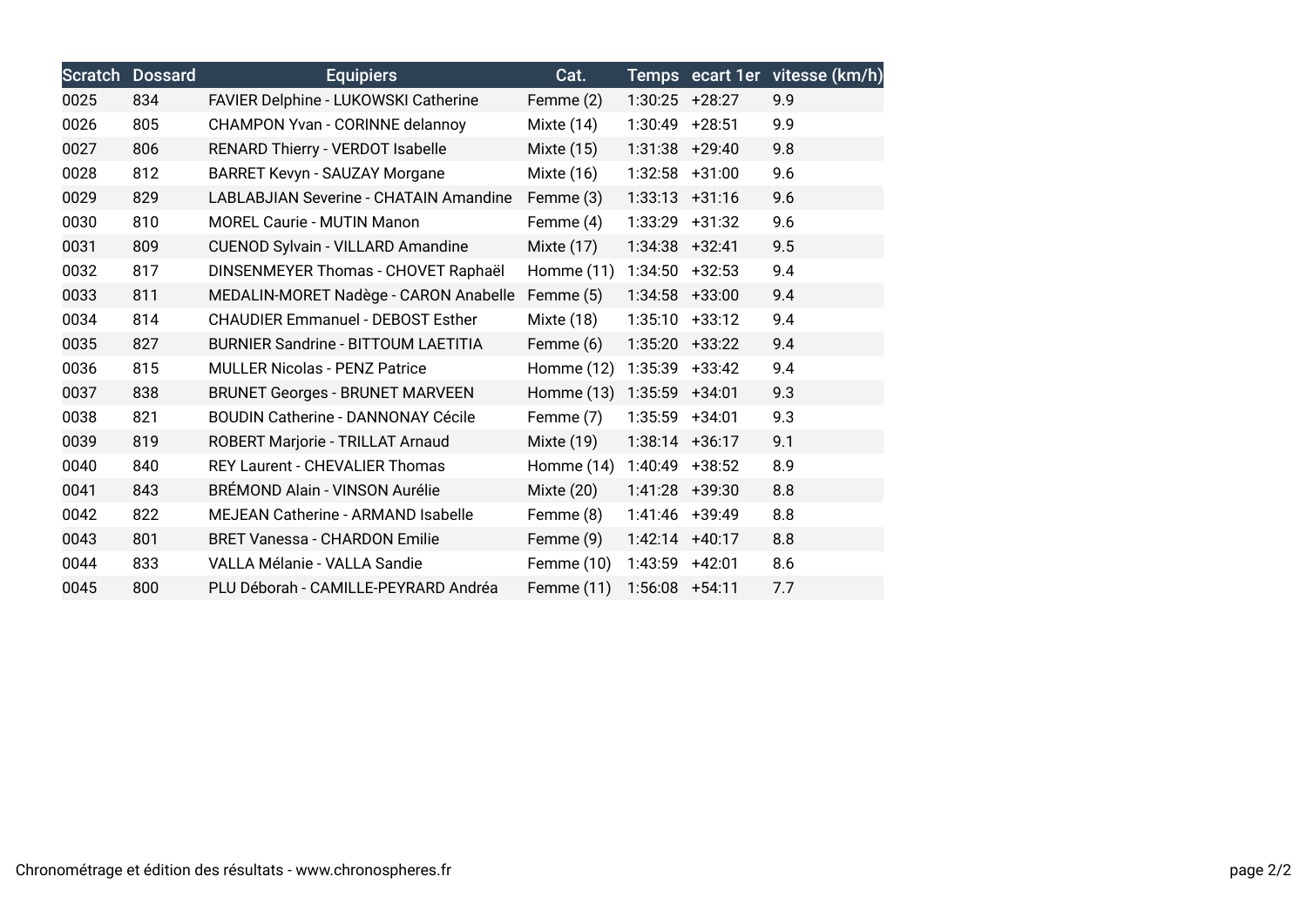

## Epreuve La Merline Solo

|      | <b>Scratch Dossard</b> | Nom Prénom               |      | Année Class M/F | <b>Class cat</b> | <b>Club</b>                |                  | Temps ecart 1er vitesse (km/h) |
|------|------------------------|--------------------------|------|-----------------|------------------|----------------------------|------------------|--------------------------------|
| 0001 | 115                    | SELLAMI Hamid            | 1974 | M(1.)           | M2M()            | macadam 07                 | $0:29:47 -$      | 16.11                          |
| 0002 | 97                     | VERMEILLE Côme           | 2000 | M(2.)           | ESM()            |                            | $0:30:17 +0:29$  | 15.85                          |
| 0003 | 83                     | <b>RAILLON Guillaume</b> | 1985 | M(3.)           | MOM()            |                            | $0:30:45 +0:58$  | 15.61                          |
| 0004 | 95                     | <b>COSTE Bastien</b>     | 1996 | M(4.)           | SEM (1.)         |                            | $0:31:02 +1:14$  | 15.47                          |
| 0005 | 13                     | <b>BONNEFOY Mickael</b>  | 1977 | M(5.)           | M2M(1.)          |                            | $0:31:27 +1:40$  | 15.26                          |
| 0006 | 156                    | <b>TOUAF Rachid</b>      | 1976 | M(6.)           | M2M(2.)          | EARP Romans Bourg de Péage | $0:32:13 +2:26$  | 14.89                          |
| 0007 | 64                     | <b>JOSEPH Florian</b>    | 1999 | M(7.)           | SEM (2.)         | <b>EARP</b>                | $0:32:29$ +2:42  | 14.77                          |
| 0008 | 143                    | <b>VIGNEAU Corentin</b>  | 2003 | M(8.)           | JUM(1.)          |                            | $0:32:34$ +2:47  | 14.74                          |
| 0009 | 48                     | <b>ROUILLER Benoit</b>   | 1985 | M(9.)           | MOM(1.)          |                            | $0:33:27 +3:40$  | 14.35                          |
| 0010 | 96                     | <b>LAQUET Patrice</b>    | 1985 | M (10.)         | MOM(2.)          |                            | $0:34:00 +4:13$  | 14.11                          |
| 0011 | 43                     | <b>JOSEPH Franck</b>     | 1970 | M(11.)          | M3M (1.)         | <b>EARP</b>                | $0:34:03$ +4:16  | 14.09                          |
| 0012 | 45                     | <b>BURTIN Antoine</b>    | 2002 | M (12.)         | ESM(1.)          | EARP                       | $0:34:03$ +4:16  | 14.09                          |
| 0013 | 112                    | MIGLIORI Julien          | 1980 | M(13.)          | M1M(1.)          |                            | $0:34:24$ +4:37  | 13.95                          |
| 0014 | 121                    | <b>CHOTARD Philippe</b>  | 1969 | M (14.)         | M3M (2.)         | <b>EARP</b>                | $0:35:38$ +5:51  | 13.46                          |
| 0015 | 132                    | <b>DIDIER Jules</b>      | 2006 | M (15.)         | CAM (1.)         | <b>EARP</b>                | $0:36:20 +6:32$  | 13.21                          |
| 0016 | 54                     | ROUFFAUD Philippe        | 1964 | M (16.)         | M4M (1.)         |                            | $0:36:54$ +7:07  | 13                             |
| 0017 | 106                    | <b>GIOL Maxime</b>       | 1996 | M (17.)         | SEM (3.)         |                            | $0:37:17$ +7:30  | 12.87                          |
| 0018 | 65                     | <b>DURAND Celia</b>      | 2006 | F(1.)           | CAF()            | EARV - USA Chabeuil        | $0:37:29$ +7:42  | 12.8                           |
| 0019 | 26                     | <b>THIERY Simon</b>      | 1995 | M (18.)         | SEM (4.)         |                            | $0:37:30 +7:43$  | 12.8                           |
| 0020 | 86                     | <b>FRACHISSE Nicolas</b> | 1984 | M (19.)         | MOM(3.)          |                            | $0:37:43$ +7:56  | 12.72                          |
| 0021 | 69                     | <b>FANGEAT Bernard</b>   | 1956 | M(20.)          | M6M (1.)         | DieAC                      | $0:38:00 + 8:13$ | 12.63                          |
| 0022 | 107                    | <b>BLAIN Marion</b>      | 1988 | F(2.)           | SEF()            |                            | $0:38:17 + 8:30$ | 12.53                          |
| 0023 | 60                     | <b>LEBOUCHER Nicolas</b> | 2001 | M(21.)          | ESM(2.)          |                            | $0:38:21 + 8:33$ | 12.52                          |
| 0024 | 148                    | <b>ALLAIRE Corentin</b>  | 1999 | M(22.)          | SEM (5.)         |                            | $0:38:25 + 8:37$ | 12.49                          |

Chronométrage et édition des résultats - www.chronospheres.fr page 1/5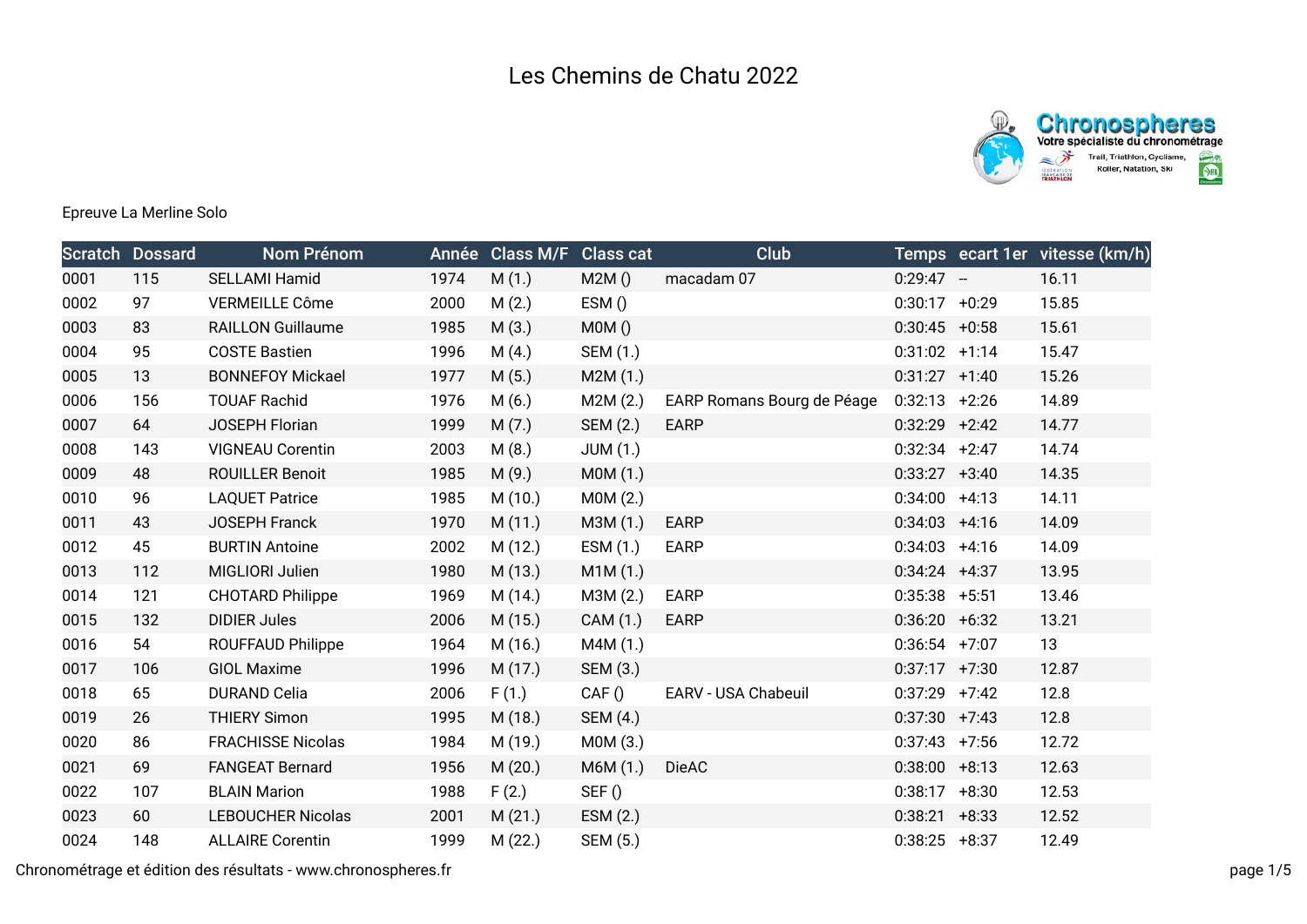|      | <b>Scratch Dossard</b> | Nom Prénom               |      | Année Class M/F | <b>Class cat</b> | <b>Club</b>                |                   |                  | Temps ecart 1er vitesse (km/h) |
|------|------------------------|--------------------------|------|-----------------|------------------|----------------------------|-------------------|------------------|--------------------------------|
| 0025 | 10                     | <b>VACHEZ Emmanuel</b>   | 1978 | M(23.)          | M1M(2.)          | <b>Platinium Center</b>    | $0:38:42 + 8:55$  |                  | 12.4                           |
| 0026 | 76                     | SAHUC-BOUGNOT Audrey     | 1991 | F(3.)           | SEF()            | EARV - USA Chabeuil        | $0:38:43 + 8:56$  |                  | 12.4                           |
| 0027 | 99                     | BOYER RUSSIER Jean marie | 1967 | M(24.)          | M4M(2.)          |                            | $0:38:55$ +9:08   |                  | 12.33                          |
| 0028 | 72                     | <b>PILON Frederic</b>    | 1967 | M (25.)         | M4M (3.)         | <b>CA VALENCE</b>          | $0:39:12 +9:24$   |                  | 12.24                          |
| 0029 | $\overline{7}$         | LOUVAT Julien            | 1979 | M (26.)         | M1M(3.)          |                            | $0:39:29$ +9:42   |                  | 12.16                          |
| 0030 | 16                     | <b>GASQUET Coline</b>    | 1992 | F(4.)           | SEF (1.)         |                            | $0:39:29$ +9:42   |                  | 12.15                          |
| 0031 | 24                     | <b>CATENNE Jeff</b>      | 1970 | M(27.)          | M3M (3.)         |                            | $0:39:57$ +10:10  |                  | 12.01                          |
| 0032 | 41                     | <b>MATHON Régis</b>      | 1985 | M (28.)         | MOM(4.)          |                            | $0:40:10$ +10:23  |                  | 11.95                          |
| 0033 | 124                    | SPITALERI Jérôme         | 1976 | M (29.)         | M2M(3.)          |                            | $0:41:10 +11:23$  |                  | 11.66                          |
| 0034 | 98                     | <b>CHARRIER Nicolas</b>  | 1978 | M (30.)         | M1M(4.)          |                            | $0:41:13 +11:25$  |                  | 11.65                          |
| 0035 | 57                     | <b>COLLOT Fabrice</b>    | 1970 | M(31.)          | M3M (4.)         |                            | $0:41:55$ +12:08  |                  | 11.45                          |
| 0036 | 79                     | <b>FRESNAIS Baptiste</b> | 1974 | M (32.)         | M2M(4.)          | <b>CROCO ROMANS</b>        | $0:41:59$ +12:11  |                  | 11.43                          |
| 0037 | 19                     | <b>PEYSSON Bertrand</b>  | 1979 | M (33.)         | M1M(5.)          |                            | $0:42:03$ +12:16  |                  | 11.41                          |
| 0038 | 14                     | <b>BONNARDEL Patrick</b> | 1962 | M (34.)         | M5M (1.)         | <b>ASPTT VALENCE</b>       | $0:42:20$ +12:33  |                  | 11.34                          |
| 0039 | 81                     | <b>CARON Emilie</b>      | 1998 | F(5.)           | SEF (2.)         | EARV - USA Chabeuil        | $0:42:57$ +13:10  |                  | 11.17                          |
| 0040 | 90                     | <b>BIRANT Julien</b>     | 1984 | M (35.)         | M0M (5.)         |                            |                   | $0:43:00$ +13:12 | 11.16                          |
| 0041 | 42                     | <b>RUIZ Angela</b>       | 1984 | F(6.)           | MOM(1.)          |                            | $0:43:00$ +13:13  |                  | 11.16                          |
| 0042 | 157                    | <b>CATIL Laurent</b>     | 1985 | M (36.)         | M0M (6.)         |                            | $0:43:05$ +13:18  |                  | 11.14                          |
| 0043 | 109                    | <b>MOREL Bruno</b>       | 1961 | M (37.)         | M5M(2.)          | macadam 07                 | $0:43:15$ +13:28  |                  | 11.1                           |
| 0044 | 119                    | SIGNOBOS Rene            | 1954 | M (38.)         | M6M (2.)         |                            | $0:43:21$ +13:34  |                  | 11.07                          |
| 0045 | 22                     | <b>UDNY Michel</b>       | 1967 | M (39.)         | M4M(4.)          |                            | $0:43:25$ +13:38  |                  | 11.05                          |
| 0046 | 91                     | <b>FUMAS Remi</b>        | 1983 | M(40.)          | MOM(7.)          |                            | $0:43:33 +13:45$  |                  | 11.02                          |
| 0047 | 73                     | <b>GIGONDAN Olivier</b>  | 1981 | M(41.)          | M1M(6.)          |                            | $0:43:40 +13:53$  |                  | 10.99                          |
| 0048 | 153                    | MARTORANA Jade           | 2002 | F(7.)           | ESF $(1.)$       | EARP Romans Bourg de Péage | $0:43:42$ +13:55  |                  | 10.98                          |
| 0049 | 105                    | <b>CLAUZEL Willy</b>     | 1992 | M(42.)          | SEM (6.)         |                            | $0:43:43$ +13:56  |                  | 10.98                          |
| 0050 | 3                      | <b>LEBLANC Nicolas</b>   | 1978 | M (43.)         | M1M(7.)          |                            | $0:44:08$ +14:20  |                  | 10.88                          |
| 0051 | 18                     | <b>MAËCHLING Aurore</b>  | 1985 | F(8.)           | MOM(2.)          | Team RunExpertValence      | $0:44:11 + 14:24$ |                  | 10.86                          |
| 0052 | 89                     | <b>BANCELIN Julie</b>    | 1991 | F(9.)           | SEF (3.)         |                            | $0:44:12 +14:24$  |                  | 10.86                          |
| 0053 | 29                     | <b>TANCHON Patrick</b>   | 1964 | M (44.)         | M4M (5.)         |                            |                   | $0:44:34$ +14:46 | 10.77                          |
| 0054 | 152                    | <b>BAPTISTA Sandrine</b> | 1973 | F(10.)          | M2F (1.)         |                            | $0:44:47$ +15:00  |                  | 10.72                          |
| 0055 | $\mathbf{1}$           | <b>COLLOMB Sophie</b>    | 1964 | F(11.)          | M4F (1.)         |                            | $0:44:47$ +15:00  |                  | 10.71                          |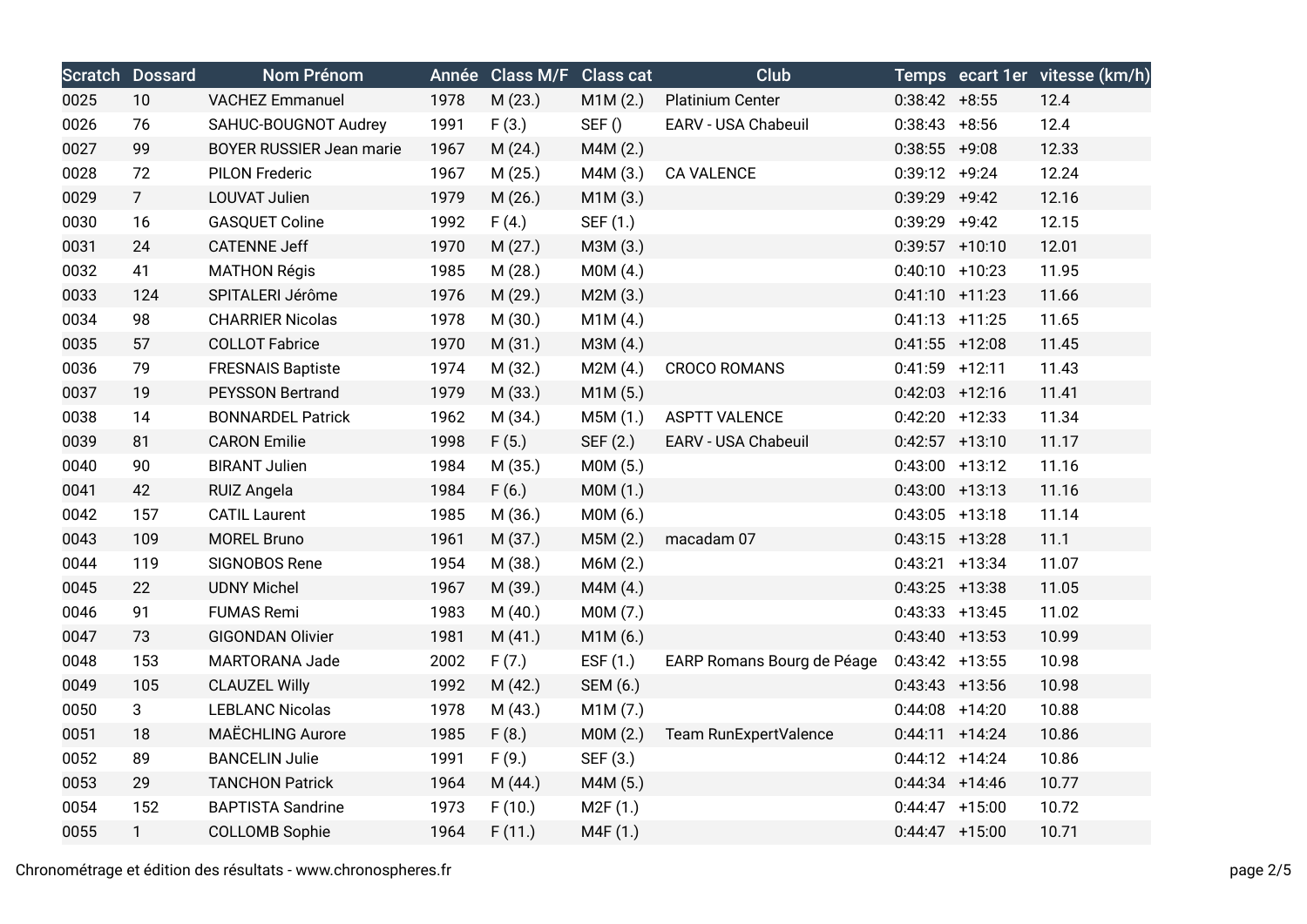|      | <b>Scratch Dossard</b> | Nom Prénom                 |      | Année Class M/F | <b>Class cat</b>      | Club                                    |                   | Temps ecart 1er vitesse (km/h) |
|------|------------------------|----------------------------|------|-----------------|-----------------------|-----------------------------------------|-------------------|--------------------------------|
| 0056 | 85                     | <b>LAURENT Lucas</b>       | 1996 | M (45.)         | SEM (7.)              |                                         | $0:44:59$ +15:12  | 10.67                          |
| 0057 | 145                    | <b>LODIER Mathieu</b>      | 1991 | M (46.)         | SEM (8.)              |                                         | $0:45:10 + 15:23$ | 10.62                          |
| 0058 | 150                    | <b>REBERT Severine</b>     | 1971 | F(12.)          | M3F(1.)               |                                         | $0:45:19$ +15:31  | 10.59                          |
| 0059 | 126                    | <b>MALVOISIN Peggy</b>     | 1974 | F(13.)          | M2F(2.)               | Courir à Valence 26-07                  | $0:45:32 +15:44$  | 10.54                          |
| 0060 | 128                    | <b>DUCROS Laurie</b>       | 1993 | F(14.)          | SEF (4.)              |                                         | $0:45:36$ +15:49  | 10.53                          |
| 0061 | 38                     | <b>ALOY Emmanuelle</b>     | 1974 | F(15.)          | M2F(3.)               | <b>EARP</b>                             | $0:46:09$ +16:22  | 10.4                           |
| 0062 | 51                     | <b>BARADA Arnaud</b>       | 1976 | M (47.)         | M2M(5.)               |                                         | $0:46:13 + 16:26$ | 10.38                          |
| 0063 | 23                     | <b>GASQUET Valentine</b>   | 1994 | F(16.)          | SEF (5.)              |                                         | $0:46:14$ +16:26  | 10.38                          |
| 0064 | 27                     | <b>CARISEY Cyrielle</b>    | 1994 | F(17.)          | SEF (6.)              | <b>USA CHABEUIL</b>                     | $0:46:16$ +16:29  | 10.37                          |
| 0065 | 131                    | <b>COURT Laurent</b>       | 1962 | M (48.)         | M5M (3.)              | jogging club portois                    | $0:46:27$ +16:40  | 10.33                          |
| 0066 | 142                    | <b>DEYGAS Cristal</b>      | 2002 | F(18.)          | EST(2.)               | <b>BBRM</b>                             | $0:46:46$ +16:58  | 10.26                          |
| 0067 | 140                    | LAFOUGERE Clément          | 1994 | M (49.)         | SEM (9.)              |                                         | $0:46:55$ +17:08  | 10.23                          |
| 0068 | 138                    | RIZZI Frederic             | 1973 | M(50.)          | M2M(6.)               |                                         | $0:46:56$ +17:09  | 10.23                          |
| 0069 | 58                     | LEBOUCHER Hervé            | 1973 | M(51.)          | M2M(7.)               |                                         | $0:47:00$ +17:13  | 10.21                          |
| 0070 | 134                    | <b>LARAT Hayate</b>        | 1977 | F(19.)          | M2F (4.)              | EA ROMANS-BOURG DE PEAGE 0:47:01 +17:14 |                   | 10.21                          |
| 0071 | 44                     | JOSEPH Laurence            | 1960 | F(20.)          | M5F (1.)              | <b>EARP</b>                             | $0:47:06$ +17:19  | 10.19                          |
| 0072 | 78                     | <b>VASSILIADES Camille</b> | 2006 | F(21.)          | CAF (1.)              | <b>EARP</b>                             | $0:47:23$ +17:35  | 10.13                          |
| 0073 | 62                     | <b>BLONDEAU Matthieu</b>   | 1982 | M(52.)          | M1M(8.)               |                                         | $0:47:47$ +18:00  | 10.04                          |
| 0074 | 155                    | <b>LEVY Celine</b>         | 1982 | F(22.)          | M1F(1.)               | <b>Triathlon Romanais</b>               | $0:47:52$ +18:04  | 10.03                          |
| 0075 | 15                     | FLOURET Angelica           | 1989 | F(23.)          | SEF (7.)              |                                         | $0:48:07$ +18:20  | 9.97                           |
| 0076 | 47                     | <b>COLIAT Frédérique</b>   | 1978 | F(24.)          | M1F(2.)               |                                         | $0:48:15$ +18:27  | 9.95                           |
| 0077 | 122                    | <b>VANIN Séverine</b>      | 1975 | F(25.)          | M <sub>2</sub> F (5.) |                                         | $0:48:15$ +18:28  | 9.95                           |
| 0078 | 158                    | <b>FORGET Elisabeth</b>    | 1969 | F(26.)          | M3F (2.)              |                                         | $0:48:56$ +19:09  | 9.81                           |
| 0079 | 28                     | <b>TANCHON Anne marie</b>  | 1968 | F(27.)          | M3F (3.)              |                                         | $0:49:03$ +19:16  | 9.78                           |
| 0080 | 135                    | <b>BUISSON Patrice</b>     | 1970 | M (53.)         | M3M (5.)              |                                         | $0:49:05$ +19:18  | 9.78                           |
| 0081 | 5                      | <b>TANCHON Cassandra</b>   | 1989 | F(28.)          | SEF (8.)              |                                         | $0:49:17$ +19:29  | 9.74                           |
| 0082 | 127                    | <b>GONGORA FONT Monica</b> | 1974 | F(29.)          | M2F(6.)               | Courir à Valence 26-07                  | $0:49:42$ +19:55  | 9.66                           |
| 0083 | 75                     | <b>LEBRUN Eric</b>         | 1963 | M(54.)          | M4M (6.)              | S/L USA CHABEUIL                        | $0:49:49$ +20:01  | 9.64                           |
| 0084 | $\overline{4}$         | <b>DUBRAY Olivier</b>      | 1990 | M (55.)         | SEM (10.)             |                                         | $0:49:49$ +20:02  | 9.63                           |
| 0085 | 67                     | <b>LEFEVRE Ghislaine</b>   | 1960 | F(30.)          | M5F(2.)               | EARV - USA Chabeuil                     | $0:49:59$ +20:12  | 9.6                            |
| 0086 | 37                     | <b>CHAPELLE Sophie</b>     | 1965 | F(31.)          | M4F (2.)              | S/L USA CHABEUIL                        | $0:50:21 + 20:34$ | 9.53                           |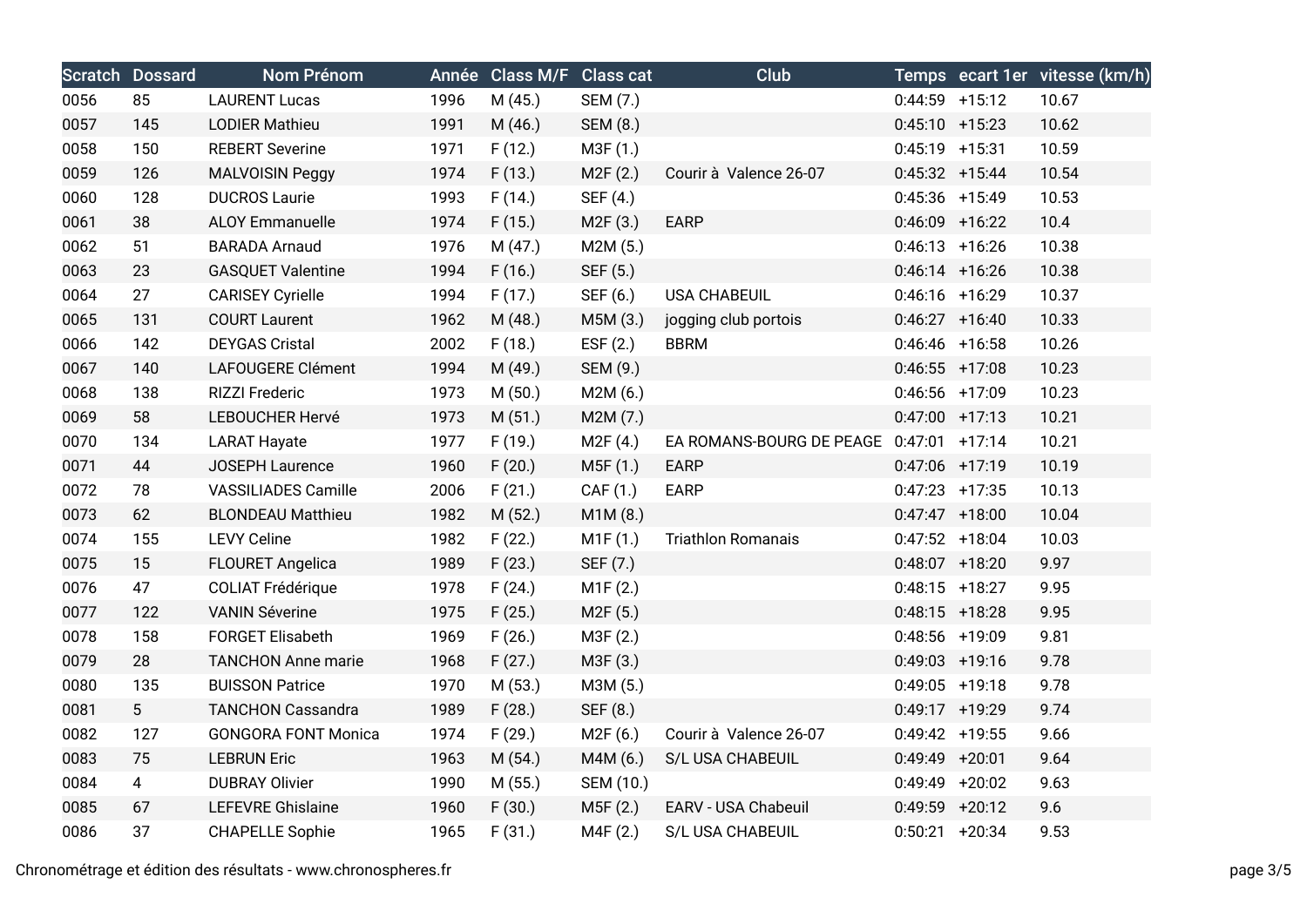|      | <b>Scratch Dossard</b> | Nom Prénom                       |      | Année Class M/F Class cat |                        | Club             |                   |                   | Temps ecart 1er vitesse (km/h) |
|------|------------------------|----------------------------------|------|---------------------------|------------------------|------------------|-------------------|-------------------|--------------------------------|
| 0087 | 84                     | <b>ARNAUD Clément</b>            | 1995 | M (56.)                   | SEM (11.)              |                  |                   | $0:50:43$ +20:56  | 9.46                           |
| 0088 | 70                     | <b>LORIOL Fabien</b>             | 1974 | M(57.)                    | M2M(8.)                |                  |                   | $0:51:11 + 21:24$ | 9.38                           |
| 0089 | 20                     | PETURKENNE Nadège                | 1974 | F(32.)                    | M <sub>2</sub> F (7.)  |                  | $0:51:21 + 21:34$ |                   | 9.35                           |
| 0090 | 136                    | <b>EYNARD Delphine</b>           | 1977 | F(33.)                    | M2F (8.)               | Courir à Poisy   |                   | $0:51:23$ +21:36  | 9.34                           |
| 0091 | 151                    | SOULLIER Morgan                  | 1989 | M (58.)                   | SEM (12.)              |                  |                   | $0:51:54$ +22:06  | 9.25                           |
| 0092 | 154                    | <b>COURSODON Anne-Laure</b>      | 1980 | F(34.)                    | M1F(3.)                | <b>EATT</b>      |                   | $0:51:55$ +22:08  | 9.24                           |
| 0093 | 71                     | <b>BANC Céline</b>               | 1982 | F(35.)                    | M1F(4.)                |                  |                   | $0:52:03$ +22:16  | 9.22                           |
| 0094 | 82                     | <b>DELATTRE Patrick</b>          | 1950 | M (59.)                   | M7M (1.)               |                  |                   | $0:52:14$ +22:26  | 9.19                           |
| 0095 | 108                    | <b>BRIET Catherine</b>           | 1979 | F(36.)                    | M1F (5.)               |                  |                   | $0:52:34$ +22:46  | 9.13                           |
| 0096 | 120                    | POZIN-ROUX Emma                  | 2000 | F(37.)                    | EST(3.)                |                  | $0:53:08$ +23:21  |                   | 9.03                           |
| 0097 | 104                    | <b>CHATELIER Marie-Catherine</b> | 1979 | F(38.)                    | M1F(6.)                |                  |                   | $0:53:10 +23:22$  | 9.03                           |
| 0098 | 46                     | <b>FALEZAN Emilie</b>            | 1979 | F(39.)                    | M1F(7.)                |                  | $0:53:10 + 23:23$ |                   | 9.03                           |
| 0099 | 139                    | <b>CROS Rosanne</b>              | 1988 | F(40.)                    | SEF (9.)               |                  |                   | $0:53:29$ +23:42  | 8.97                           |
| 0100 | 141                    | <b>CROS Patrice</b>              | 1974 | M(60.)                    | M2M (9.)               |                  |                   | $0:53:29$ +23:42  | 8.97                           |
| 0101 | 11                     | <b>PARET Agnes</b>               | 1969 | F(41.)                    | M3F (4.)               |                  |                   | $0:53:37 +23:49$  | 8.95                           |
| 0102 | 103                    | <b>GENIN Chrystelle</b>          | 1975 | F(42.)                    | M2F (9.)               |                  |                   | $0:53:39$ +23:52  | 8.94                           |
| 0103 | 114                    | <b>ORAND Justine</b>             | 1979 | F(43.)                    | M1F(8.)                |                  |                   | $0:53:40 +23:53$  | 8.94                           |
| 0104 | 113                    | <b>ORAND Gilles</b>              | 1972 | M(61.)                    | M3M (6.)               |                  |                   | $0:53:42$ +23:55  | 8.94                           |
| 0105 | 93                     | <b>RUILLERE Quentin</b>          | 1987 | M(62.)                    | MOM(8.)                |                  | $0:53:46$ +23:58  |                   | 8.93                           |
| 0106 | 87                     | <b>LAISNEY Xavier</b>            | 1983 | M(63.)                    | M0M (9.)               |                  |                   | $0:53:50 + 24:02$ | 8.92                           |
| 0107 | 92                     | <b>RUILLERE Camille</b>          | 1991 | M(64.)                    | SEM (13.)              |                  |                   | $0:53:59$ +24:12  | 8.89                           |
| 0108 | 53                     | <b>TARDY Carole</b>              | 1981 | F(44.)                    | M1F (9.)               |                  | $0:54:06$ +24:18  |                   | 8.87                           |
| 0109 | 118                    | FELIX Clément                    | 1993 | M (65.)                   | SEM (14.)              |                  |                   | $0:54:06$ +24:19  | 8.87                           |
| 0110 | 12                     | <b>MONTALON Valerie</b>          | 1968 | F(45.)                    | M3F (5.)               | S/L USA CHABEUIL | $0:54:35$ +24:48  |                   | 8.79                           |
| 0111 | 50                     | <b>DELORME Virginie</b>          | 1975 | F(46.)                    | M2F (10.)              |                  | $0:54:40 +24:53$  |                   | 8.78                           |
| 0112 | 80                     | <b>LEAUTHIER Elsa</b>            | 1981 | F(47.)                    | M1F (10.)              |                  |                   | $0:54:54$ +25:07  | 8.74                           |
| 0113 | $2^{\circ}$            | <b>NUNEZ Virginie</b>            | 1974 | F(48.)                    | M <sub>2</sub> F (11.) |                  | $0:54:59$ +25:11  |                   | 8.73                           |
| 0114 | 116                    | <b>DOUGUET Rachel</b>            | 1975 | F(49.)                    | M <sub>2</sub> F (12.) |                  |                   | $0:55:23$ +25:36  | 8.67                           |
| 0115 | 123                    | <b>CAILLET Muriel</b>            | 1976 | F(50.)                    | M <sub>2</sub> F (13.) |                  |                   | $0:55:31 + 25:44$ | 8.64                           |
| 0116 | 88                     | <b>GUENOLE Laure</b>             | 1972 | F(51.)                    | M3F (6.)               |                  | $0:55:40 + 25:53$ |                   | 8.62                           |
| 0117 | 149                    | <b>GAUTHIER Florian</b>          | 1999 | M(66.)                    | SEM (15.)              |                  | $0:55:42$ +25:54  |                   | 8.62                           |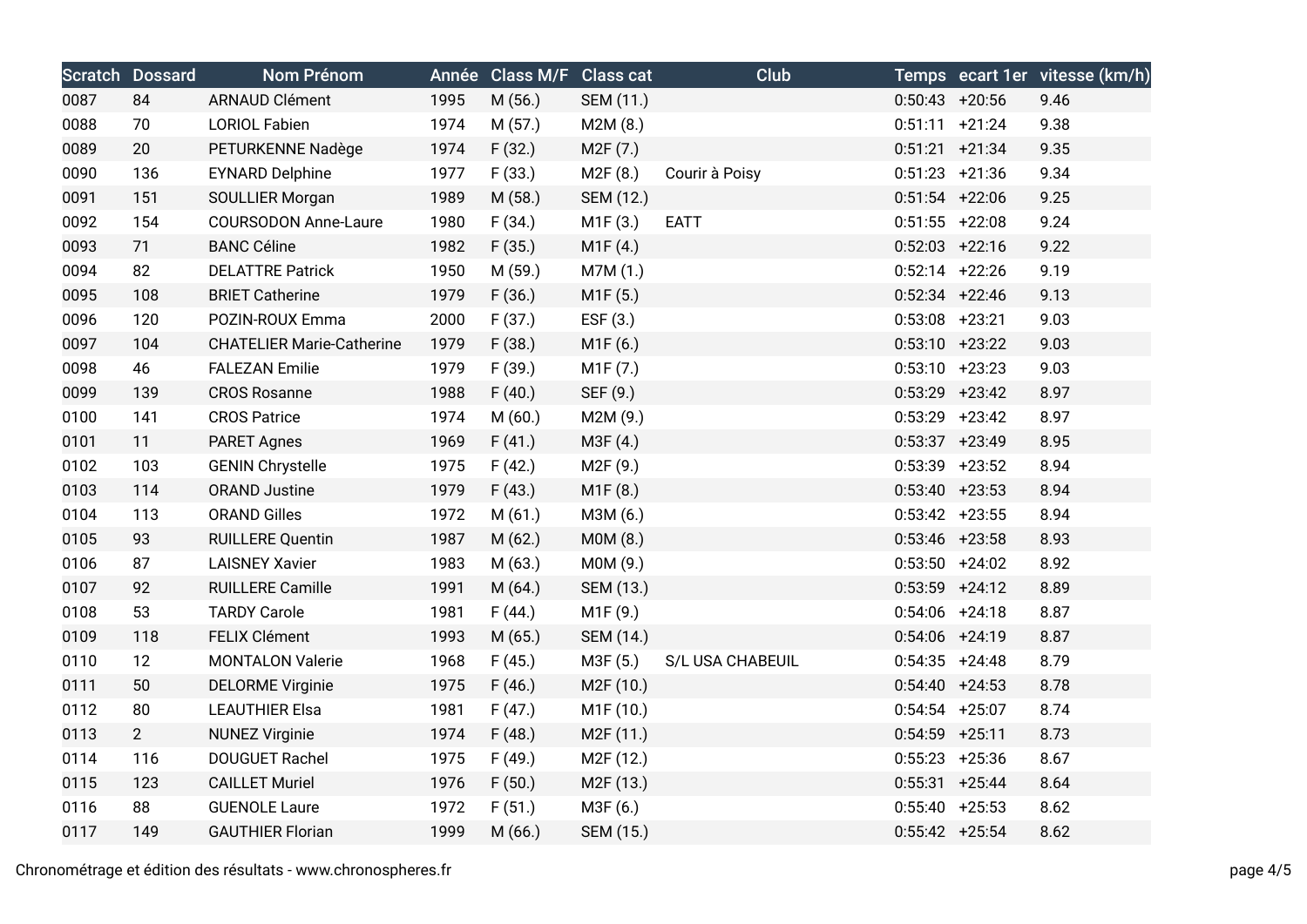|      | <b>Scratch Dossard</b> | Nom Prénom                     |      | Année Class M/F Class cat |                        | <b>Club</b>         |                   |                   | Temps ecart 1er vitesse (km/h) |
|------|------------------------|--------------------------------|------|---------------------------|------------------------|---------------------|-------------------|-------------------|--------------------------------|
| 0118 | 133                    | <b>ROZERON Sandrine</b>        | 1974 | F(52.)                    | M <sub>2</sub> F (14.) |                     | $0:55:46$ +25:58  |                   | 8.61                           |
| 0119 | 63                     | <b>CARROBOURG Céline</b>       | 1981 | F(53.)                    | M1F (11.)              |                     | $0:56:43$ +26:55  |                   | 8.46                           |
| 0120 | 21                     | <b>LAMA David</b>              | 1979 | M(67.)                    | M1M (9.)               |                     |                   | $0:57:00$ +27:12  | 8.42                           |
| 0121 | 9                      | <b>ROBERT Jean-Yves</b>        | 1971 | M(68.)                    | M3M (7.)               |                     | $0:57:26$ +27:39  |                   | 8.36                           |
| 0122 | 59                     | <b>DIDIER Patrick</b>          | 1963 | M (69.)                   | M4M (7.)               |                     | $0:57:31 +27:44$  |                   | 8.34                           |
| 0123 | 49                     | REVILLET Sandra                | 1980 | F(54.)                    | M1F (12.)              |                     | $0:57:33 +27:46$  |                   | 8.34                           |
| 0124 | 68                     | <b>ROBIN Christelle</b>        | 1965 | F(55.)                    | M4F (3.)               |                     | $0:57:38$ +27:51  |                   | 8.33                           |
| 0125 | 94                     | <b>LUET Carole</b>             | 1985 | F(56.)                    | MOM(3.)                |                     | $0:57:40 +27:53$  |                   | 8.32                           |
| 0126 | 111                    | CONJARD Agnès                  | 1965 | F(57.)                    | M4F (4.)               | <b>EARP</b>         |                   | $0:58:09$ +28:22  | 8.25                           |
| 0127 | 146                    | REYNAUD Mikael                 | 1980 | M (70.)                   | M1M (10.)              |                     | $0:58:11 + 28:24$ |                   | 8.25                           |
| 0128 | 55                     | <b>FRACHISSE Marjorie</b>      | 1989 | F(58.)                    | SEF (10.)              |                     | $0:58:11 + 28:24$ |                   | 8.25                           |
| 0129 | 144                    | <b>FLEURY Alexandre</b>        | 1974 | M(71.)                    | M2M (10.)              |                     | $0:58:11 + 28:24$ |                   | 8.25                           |
| 0130 | 74                     | <b>LEBRUN Corine</b>           | 1966 | F(59.)                    | M4F (5.)               | EARV - USA Chabeuil | $0:58:23 + 28:36$ |                   | 8.22                           |
| 0131 | 101                    | <b>CHARIGNON Claire</b>        | 1993 | F(60.)                    | SEF (11.)              |                     | $0:58:45$ +28:58  |                   | 8.17                           |
| 0132 | 100                    | PILLON Hugo                    | 1999 | M(72.)                    | SEM (16.)              |                     | $0:58:53$ +29:06  |                   | 8.15                           |
| 0133 | 137                    | <b>BEAL Brice</b>              | 1991 | M (73.)                   | SEM (17.)              |                     | $0:59:08$ +29:21  |                   | 8.12                           |
| 0134 | 130                    | <b>CAUPERT Adelaide</b>        | 1983 | F(61.)                    | MOM(4.)                |                     |                   | $0:59:30 + 29:42$ | 8.07                           |
| 0135 | 34                     | <b>HILAIRE Patrick</b>         | 1959 | M(74.)                    | M5M(4.)                |                     | $0:59:35$ +29:48  |                   | 8.05                           |
| 0136 | 39                     | <b>ABRIAL Caroline</b>         | 1967 | F(62.)                    | M4F (6.)               |                     | $0:59:56$ +30:09  |                   | 8.01                           |
| 0137 | 129                    | <b>COMTE Coralie</b>           | 1986 | F(63.)                    | MOM(5.)                |                     | $1:00:00$ +30:12  |                   | 8                              |
| 0138 | 6                      | <b>BESANCON Lucie</b>          | 1982 | F(64)                     | M <sub>1</sub> F (13.) |                     | 1:00:06 +30:19    |                   | 7.99                           |
| 0139 | 303                    | <b>CHAUFFOUR Thierry</b>       | 1969 | M(75.)                    | M3M (8.)               |                     |                   | $1:02:41$ +32:54  | 7.66                           |
| 0140 | 31                     | <b>SCHUCK Jean-Luc</b>         | 1972 | M (76.)                   | M3M (9.)               |                     |                   | $1:02:41$ +32:54  | 7.66                           |
| 0141 | 110                    | PAILLOT Cedric                 | 1978 | M(77.)                    | M1M (11.)              |                     | $1:05:07$ +35:20  |                   | 7.37                           |
| 0142 | 40                     | GRANIER-CONVERT Stephanie 1974 |      | F(65.)                    | M <sub>2</sub> F (15.) |                     | $1:11:58$ +42:11  |                   | 6.67                           |
| 0143 | 8                      | <b>JEUNOT Amandine</b>         | 1983 | F(66.)                    | M0M (6.)               |                     | $1:16:11 + 46:23$ |                   | 6.3                            |